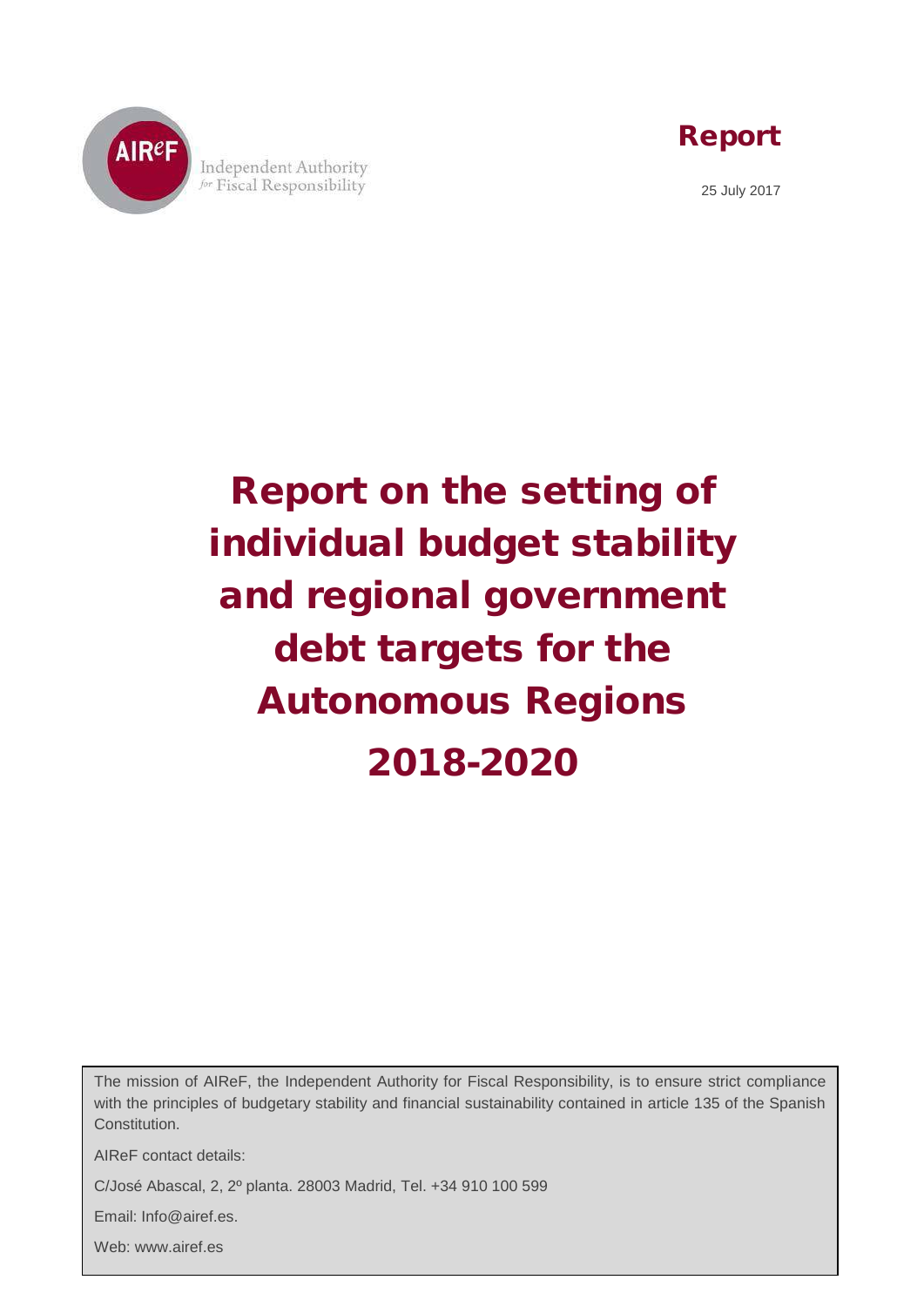

# **Contents**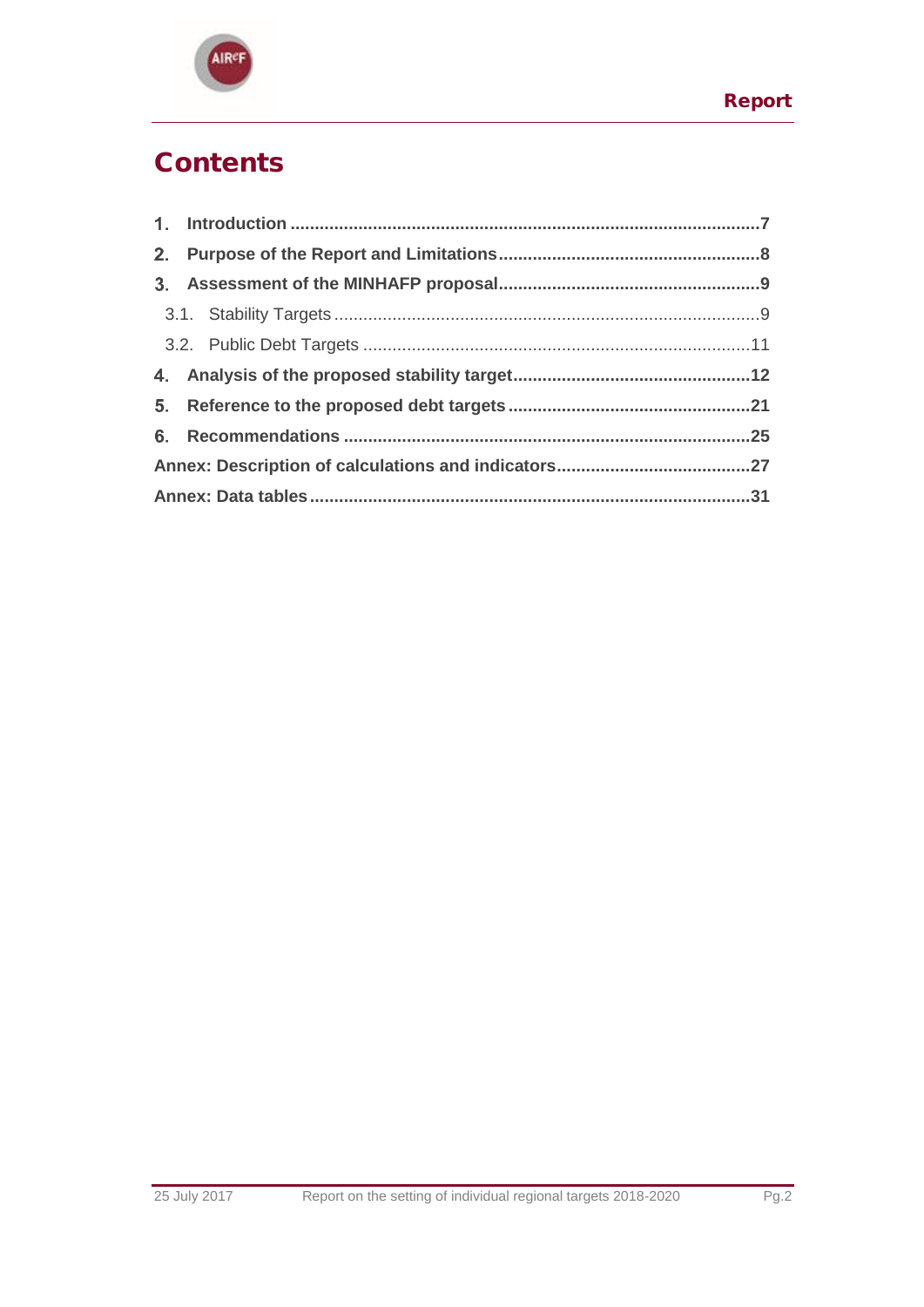

 $\overline{a}$ 

# Executive Report

In this report, the AIReF analyses the proposals submitted by the Ministry of Finance and Civil Service (MINHAFP) on the horizontal distribution of budgetary stability and public debt targets in the Autonomous Regions (ARs) for the period 2018-2020.

As in previous years, the AIReF assessment focuses on the first year, 2018, taking 2016 as a starting point, being the last closed fiscal year. The lack of information on the revenue projected from the regional financing system, which affects the whole period, creates a degree of uncertainty that increases as we move forward in time. Reviews of the regional financing system and the expenditure rule are also expected to take place during the period covered by the proposal.

In terms of the stability target for 2018, set for the Regions as a whole at -0.4% of GDP, the AIReF considers the proposal presented by the MINHAFP to be adequate. Under this proposal, the ARs would have an individual target equal to that established for the subsector. This assessment rests on the fact that this target is considered feasible for all Regions according to the analysed indicators.

The main criterion followed by the MINHAFP for the homogeneous distribution of the stability target for the Regional subsector as a whole is that it is feasible. In order to verify the likelihood of each Region achieving their targets, the AIReF has used the synthetic feasibility indicator<sup>1</sup>, already applied in the previous report on setting targets for the ARs, which combines two indicators in line with the ECOFIN conclusions of 6 December of last year. The first of these indicators measures -as the European Commission´s methodology establishes, the primary structural effort that the Autonomous Regions are required to make in 2018 to reach the proposed target of - 1.4%. The second indicator measures (with some corrections) the non-financial expenditure´s evolution needed to meet the target, assuming that all Autonomous Regions exercise a similar range of competences.

According to this indicator, the achievement of a target of -0.4 would only require the strengthening of four Regions: Extremadura, Region of Murcia, Comunitat Valenciana and Aragon, with some slack in joint compliance at the subsector level (see the following graph, numbered graph 3 of part 4).

Nevertheless, based on the effort made in previous years, the corrections required of these four regions can be considered feasible, although demanding in the case of the Region of Murcia.

<sup>&</sup>lt;sup>1</sup> For more information, see the description of the calculations made and the indicators used in the Report on setting Regional targets of 22 December 2016.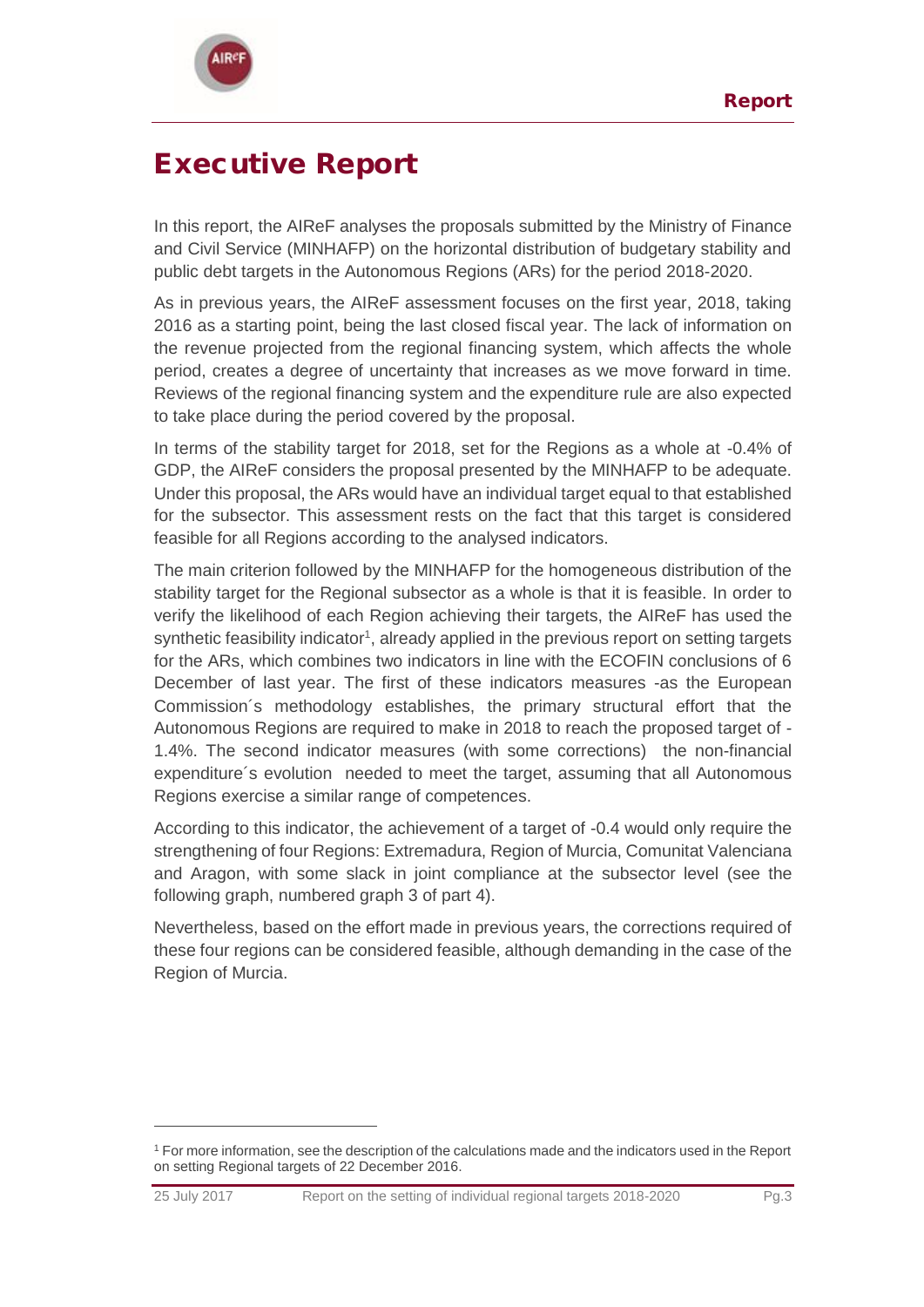



### **GRAPH. SYNTHETIC FEASIBILITY INDICATOR (% GDP)**

The AIReF agrees on the feasibility of the Regional subsector achieving the stability target but despite this fact, in this report, the institution makes a series of considerations regarding the presented proposal.

On the one hand, it is contradictory to argue that the setting of equal stability targets for all regions contributes to transparency and monitoring of this target, while also making the assertion that the expenditure rule may be a greater restriction for some of them. If this is so, and its seems obvious that it is, the expenditure rule should be taken into account when setting the stability target, as stated in the Organic Law on Budget Stability and Financial Sustainability (LOEPSF). It should be clear that it is precisely for the sake of transparency that the stability target should allow compliance with an expenditure rule that, according to the AIReF forecasts, would restrict the deficit and could be achieved by all Regions, with the exception of Extremadura and the Region of Murcia (see the following graph, numbered graph 8 of part 4).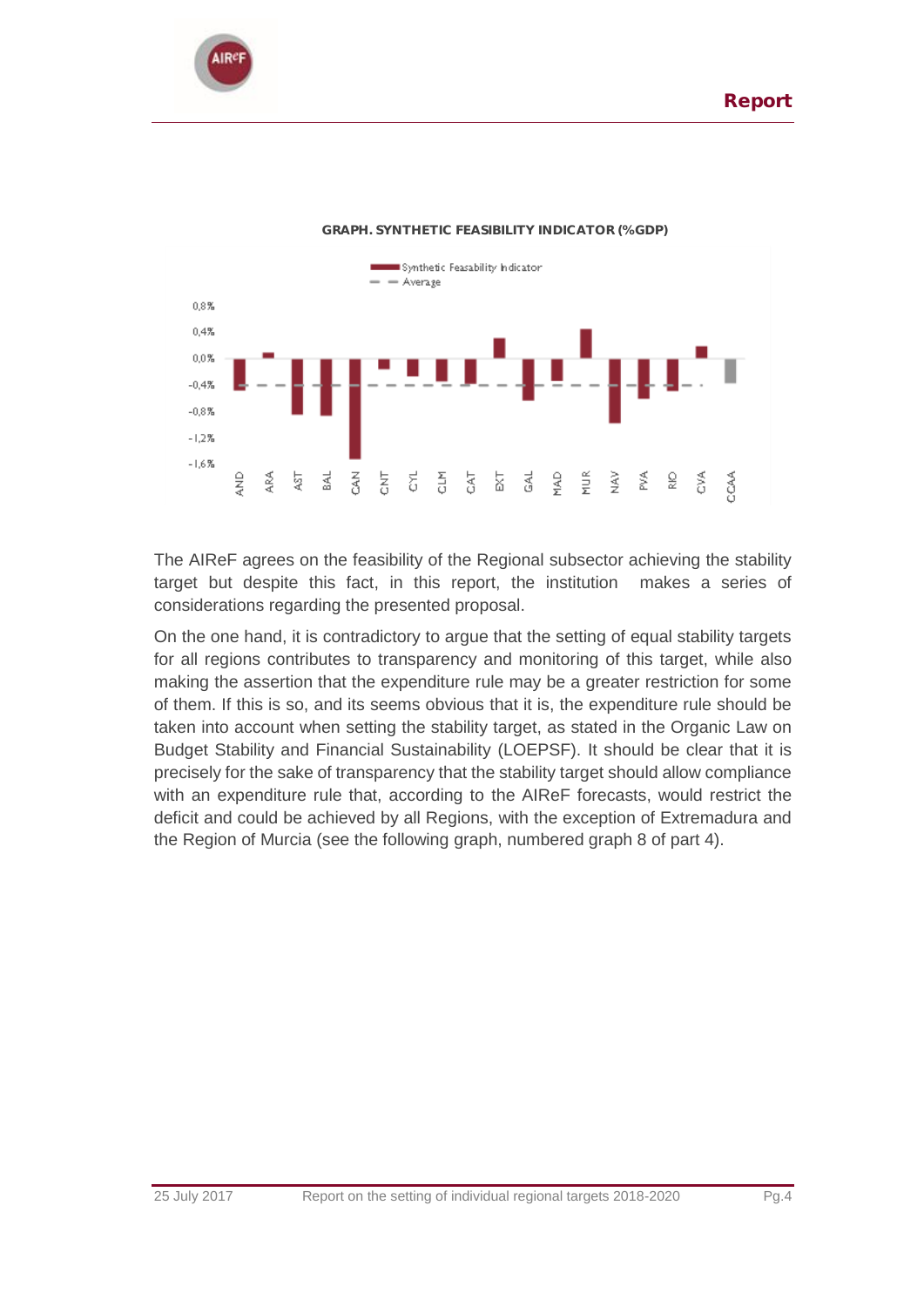



**GRAPH. BALANCE REQUIRED IN 2018 THROUGH THE APPLICATION OF THE EXPENDITURE RULE WITH RESPECT TO THE STABILITY TARGET (% GDP)**

Accordingly, the contribution of the Regional subsector to the fulfilment of the Spain's commitments in the 2017-2020 Stability Programme Update (SPU) and in the framework of the Excessive Debt Procedure (EDP) is expected to exceed the one contemplated in the document, to the extent that compliance with the expenditure rule, coupled with the announced evolution of the revenue from the regional financing system in 2018, could lead the subsector to a situation close to budgetary equilibrium.

On the other hand, the proposal also introduces the argument that a homogeneous target for all Autonomous Regions avoids transferring the discussion on possible imbalances arising from the regional financing system to the sphere of budgetary targets. The AIReF considers it impossible to separate the two areas given the impact of regional financing system revenue on the Regional income and, consequently, on their deficits.

The stability in the evolution of an expense, limited by the expenditure rule and the variability of revenue determined by the regional financing system, greatly hinder the possibility of medium-term fiscal planning in accordance with the principle of financial stability. In this respect, and in this time-frame, an analysis of the debt stability should be included in the proposal, focused on the primary balance required to reach the reference level established by the LOEPSF at 13% of regional GDP.

Finally, in relation to the debt targets, the lack of transparency and predictability noted in previous reports continues to be an issue. As the exception clause that allows for the rectification of targets at year-end is not limited, the amount of these exceptions is significant (see the following graph, shown in figure 10.0 of part 5).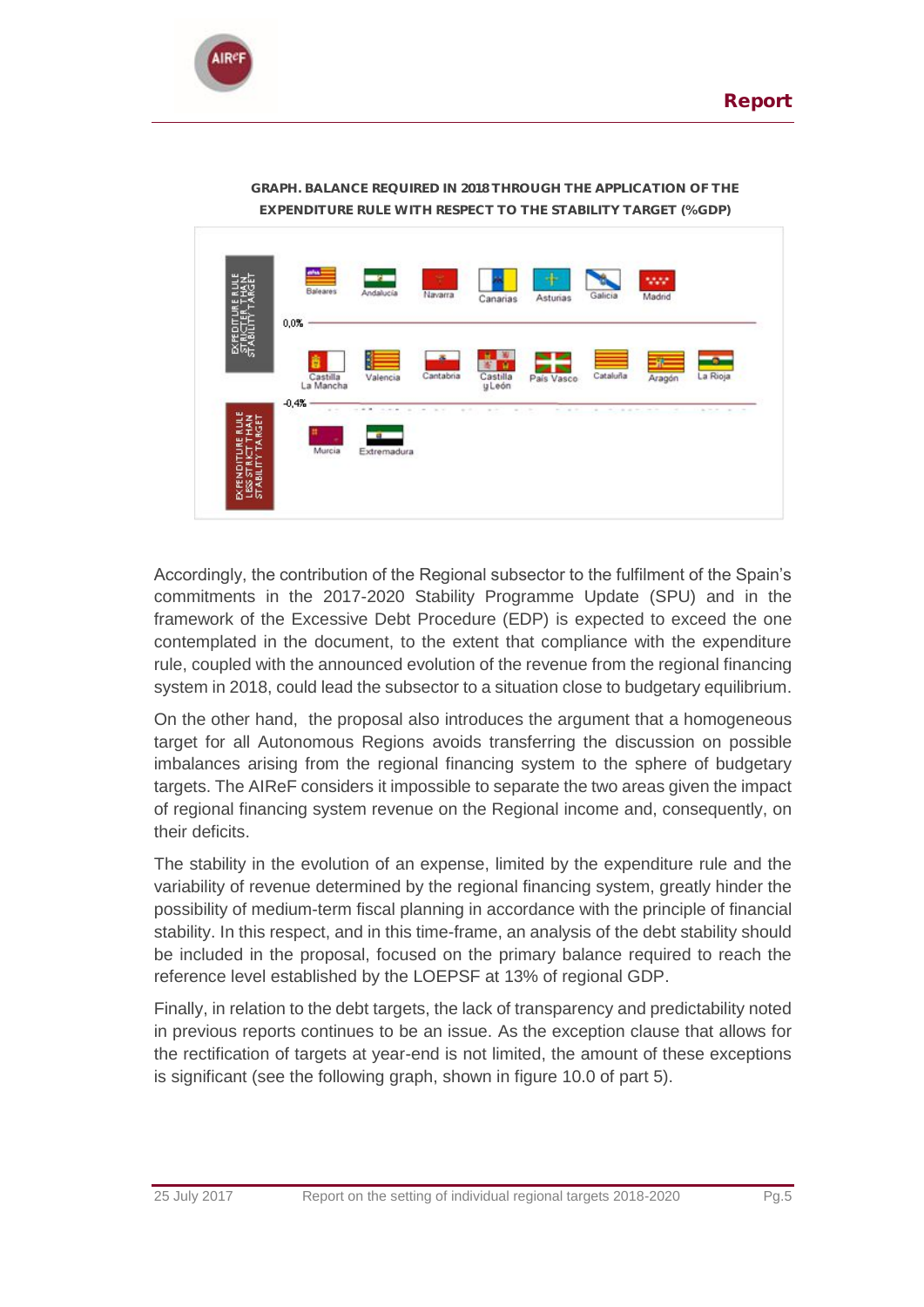



**GRAPH. INCREASE IN DEBT BY EXCEPTIONS IN RELATION TO TOTAL ANNUAL DEBT INCREASE. TOTAL REGIONAL SUBSECTOR (MILLIONS OF €)**

In this context, the AIReF recommends the presented proposal:

- o Discuss the restrictions imposed by the application of the expenditure rule for many Regions.
- o Include the projected revenue from the regional financing system for the proposal horizon, as well as its distribution by region.
- o Include a 2017 year-end forecast.
- o Include an explanation of the methodology and criteria that support the setting of a deficit target of 0.4% GDP for each and all of the Autonomous Regions, as well as the feasibility of this target.
- o Be specific about the escape clause of the debt targets, limiting the exceptions that make it possible to rectify the initial targets at the end of the fiscal year.

Likewise, the AIReF recommends that future proposals, in addition to the above, include a medium-term debt sustainability analysis.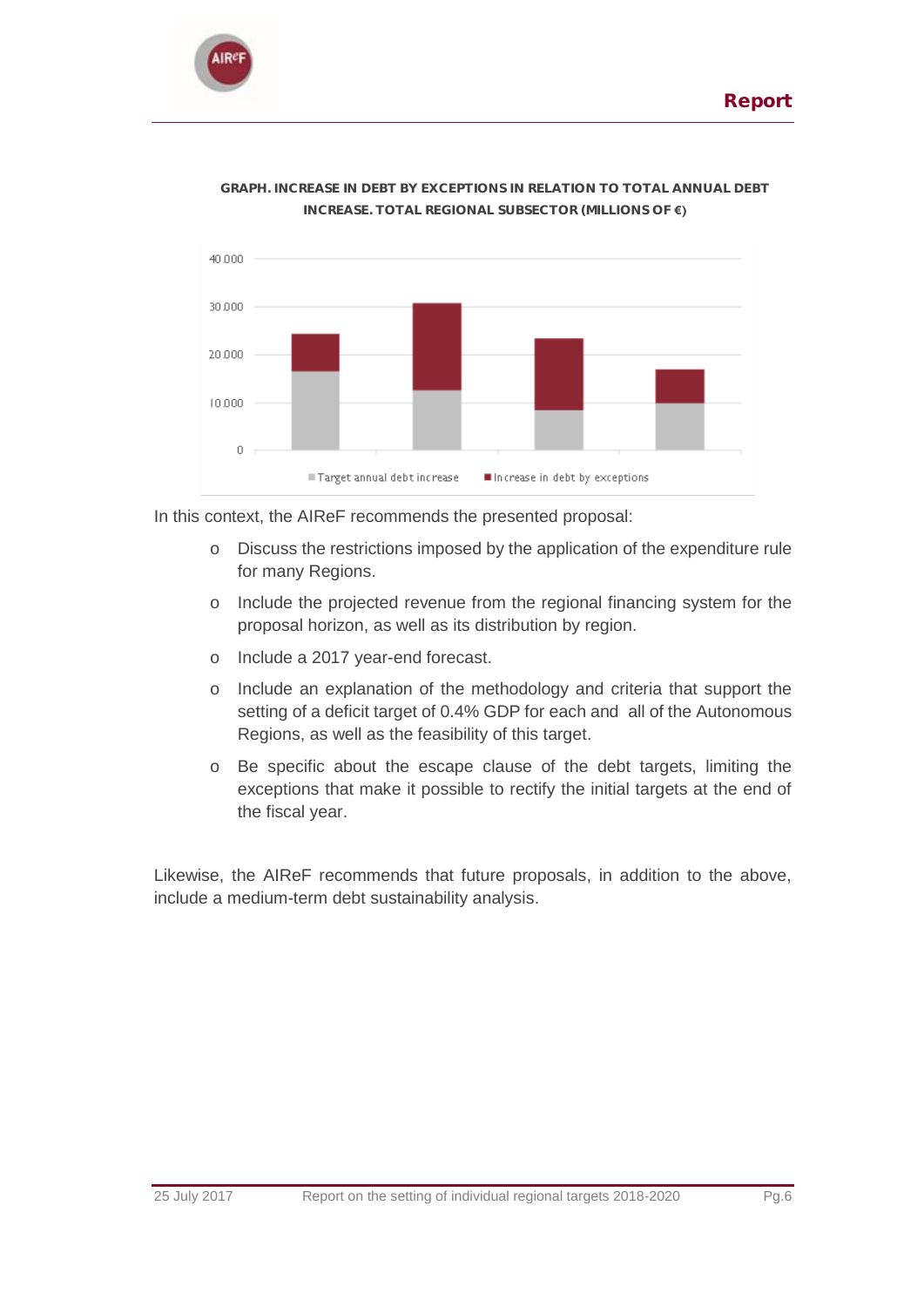

# <span id="page-6-0"></span>1. Introduction

**The AIReF has to report the budgetary stability and public debt targets proposed by the MINHAFP for each of the Autonomous Regions.** The LOEPSF notes that once the budgetary stability and public debt targets have been established for the General Government as a whole and its subsectors, theMINHAFP has to formulate a proposal for individual budget stability and public debt targets for each of the Autonomous Regions. Based on this proposal, and following the report from the AIReF and the Fiscal and Financial Policy Council, the Central Government will establish the budgetary stability and public debt targets for each of them

**This Report must be issued within 10 days since the Government's approval of the General Government targets, once the information demanded by the AIReF statute is received.** The targets for the General Government as a whole were established by the Government on July 7, but as this Report requires the submission of the documentation, the 10-day period began on July 19, the date the AIReF received the proposal for the individual 2018-2020 budgetary stability and public debt targets. However, this Report will be issued before the 10-day deadline; it will be included in the file submitted to the CPFF on July 27.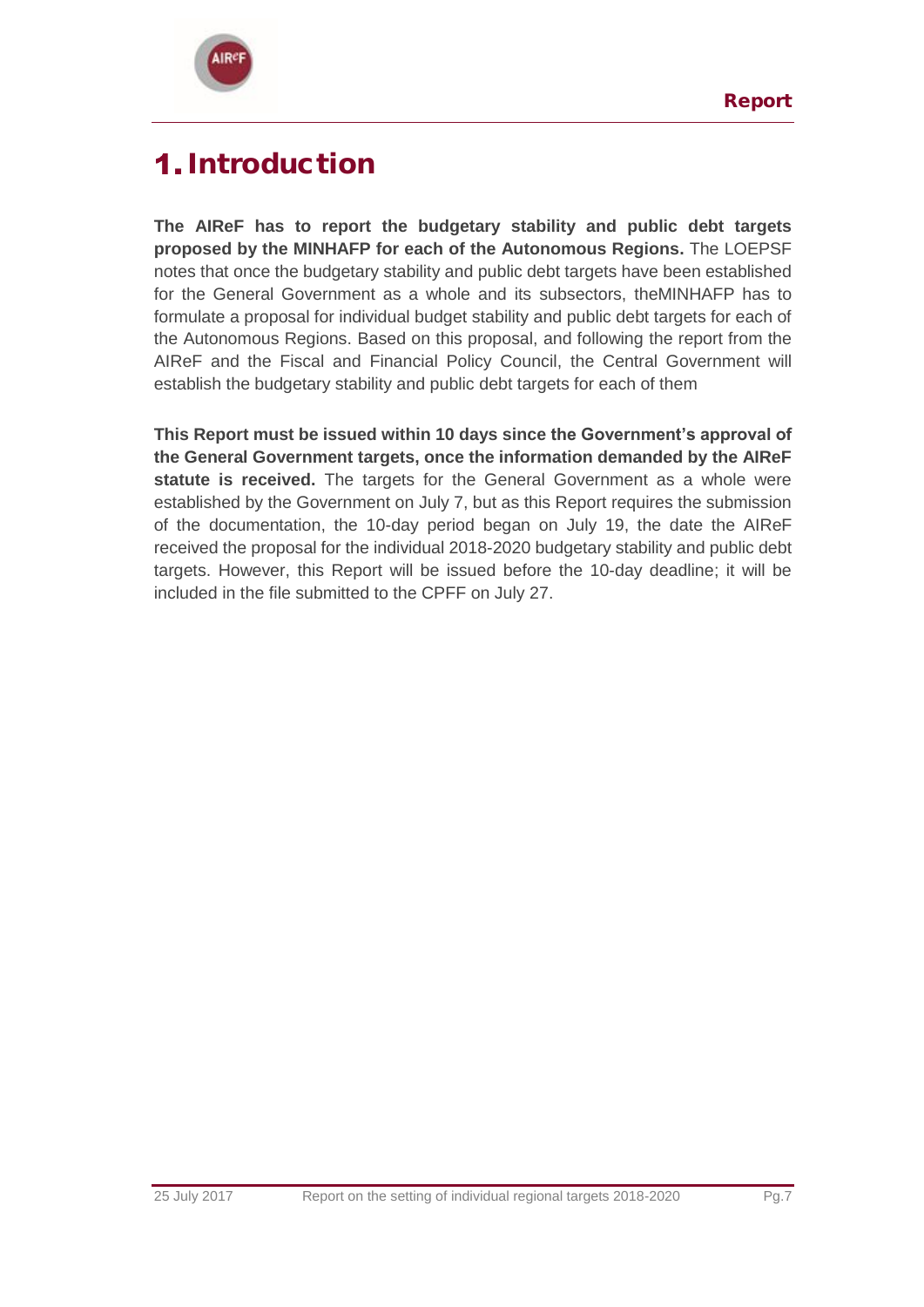

# <span id="page-7-0"></span>2. Purpose of the Report and Limitations

**The purpose of this Report is to study the proposals established for the 2018- 2020 budgetary stability and public debt targets for each of the Autonomous Regions, once the targets for the whole subsector are set.** In accordance with Article 16 of the AIReF Statute, once the targets for the General Government and each of the subsectors has been approved on July 7, the AIReF has to report on the MINHAFP proposal on the distribution among the Regions, submitted for its analysis. The Report will consider the background documentation and history, accompanied by an initial analysis with the possible proposal for individual targets for each of the Autonomous Regions (horizontal distribution of the targets). Therefore, this report from the AIReF is limited to the assessment of this distribution, with regard to the target set for the subsector as a whole.

**The scope of the report has been limited to 2018, where there are uncertainties, although not as significant as those that may affect 2019 and 2020.** The documents submitted by the MINHAFP does not include essential aspects such as a forecast of the projected evolution of revenue from the regional financing system for the 2018-2020 period or the 2017 year-end forecast. In addition, there is also uncertainty associated with the reviews of the regional financing system and the expenditure rule, which are expected to take place in the period covered by the proposal. Despite the fact that these uncertainties affect the whole period, as there is an approximation of the global revenue number for 2018 and since the uncertainties increase over time, the AIReF assessment of the proposal focuses on 2018, taking 2016 (the last closed fiscal year) as a starting point.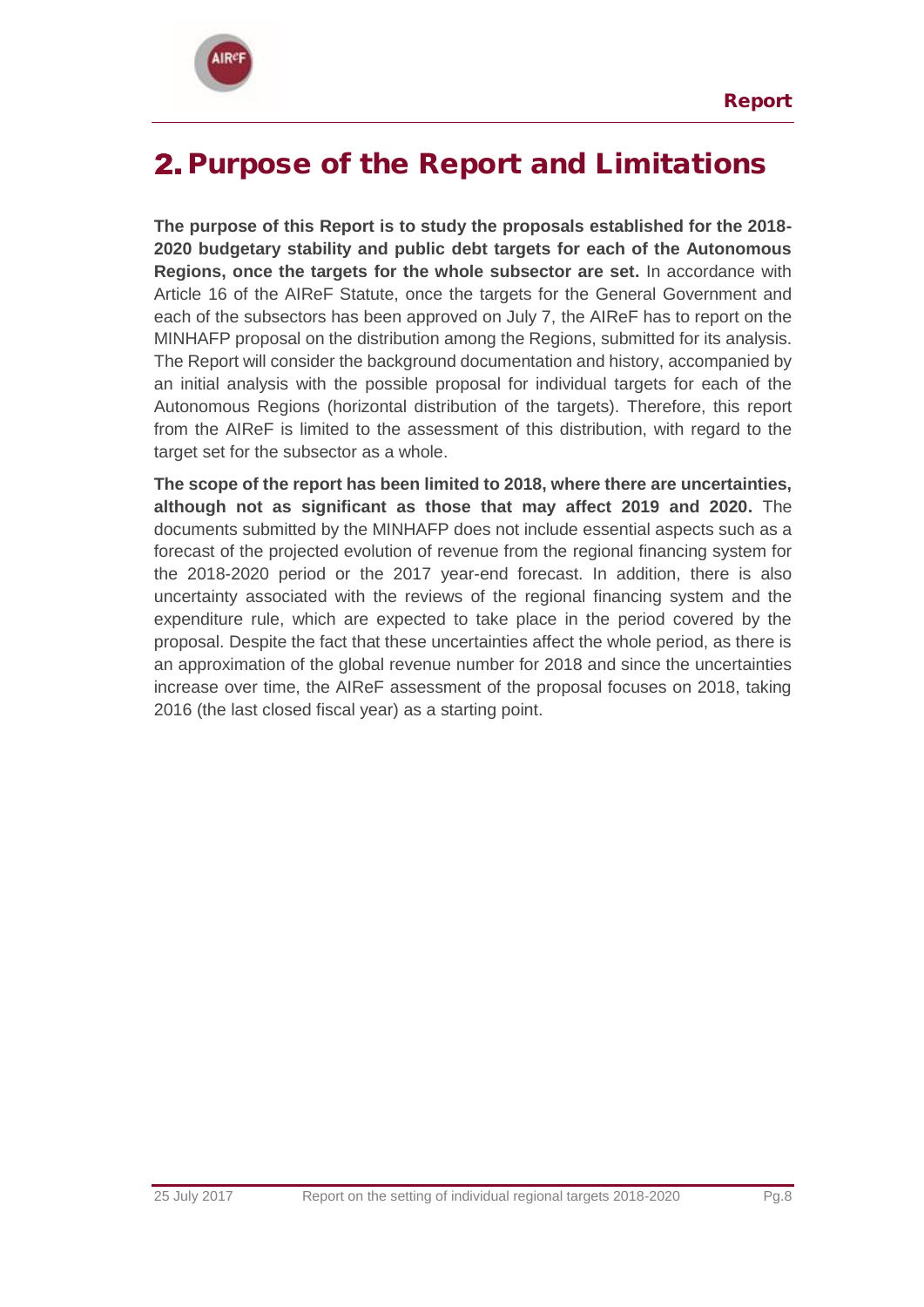

# <span id="page-8-0"></span>**3.** Assessment of the MINHAFP proposal

## <span id="page-8-1"></span>3.1. Stability Targets

**The MINHAFP proposal sets homogeneous budget stability targets for each of the Autonomous Regions equal to the subsector targets.** Expressed as a percentage of GDP, the proposed homogeneous targets for the 2018-2020 period are: -0.4% in 2018; -0.1% in 2019 and 0.0% in 2020.

**The MINHAFP bases this proposed homogeneous distribution on arguments related to the subsector as a whole and the individual situation of each region:**

- **Arguments relating to the Regional subsector as a whole:**
	- Enables compliance with the commitments assumed by Spain in the 2017- 2020 (SPU) and in the framework of the Excessive Deficit Procedure (EDP).
	- Improves the cyclical component of the fiscal balance, which will greatly reduce the additional structural efforts to be made by the Autonomous Regions to achieve the nominal targets included in the SPU.
	- Avoids transferring the discussion on possible imbalances, arising from the current Regional Financing System, to the sphere of budgetary stability,
	- Involves a simple transfer of the joint target, which provides transparency and visibility to its control.
- **Arguments related to the individual situation of each Region**:
	- Feasibility: for the achievement of the individual 2017 targets, feasibility is favoured by the positive evolution of revenue from the Regional Financing System and the application of the LOEPSF measures to the Autonomous Regions. For successive years, feasibility improves due to the expansion of the 2018 and 2019 targets by one tenth, together with the favourable evolution of the economy.
	- Equity: greater structural effort will be required for those Regions that, to a large extent, have made less consolidation efforts compared to the average in previous years, according to the MINHAFP and in line with the equity indicators included in the AIReF report on the individual targets of 22 December 2016. For other Regions, it is possible that the expenditure rule established for this period may eventually be more restrictive than the individual targets.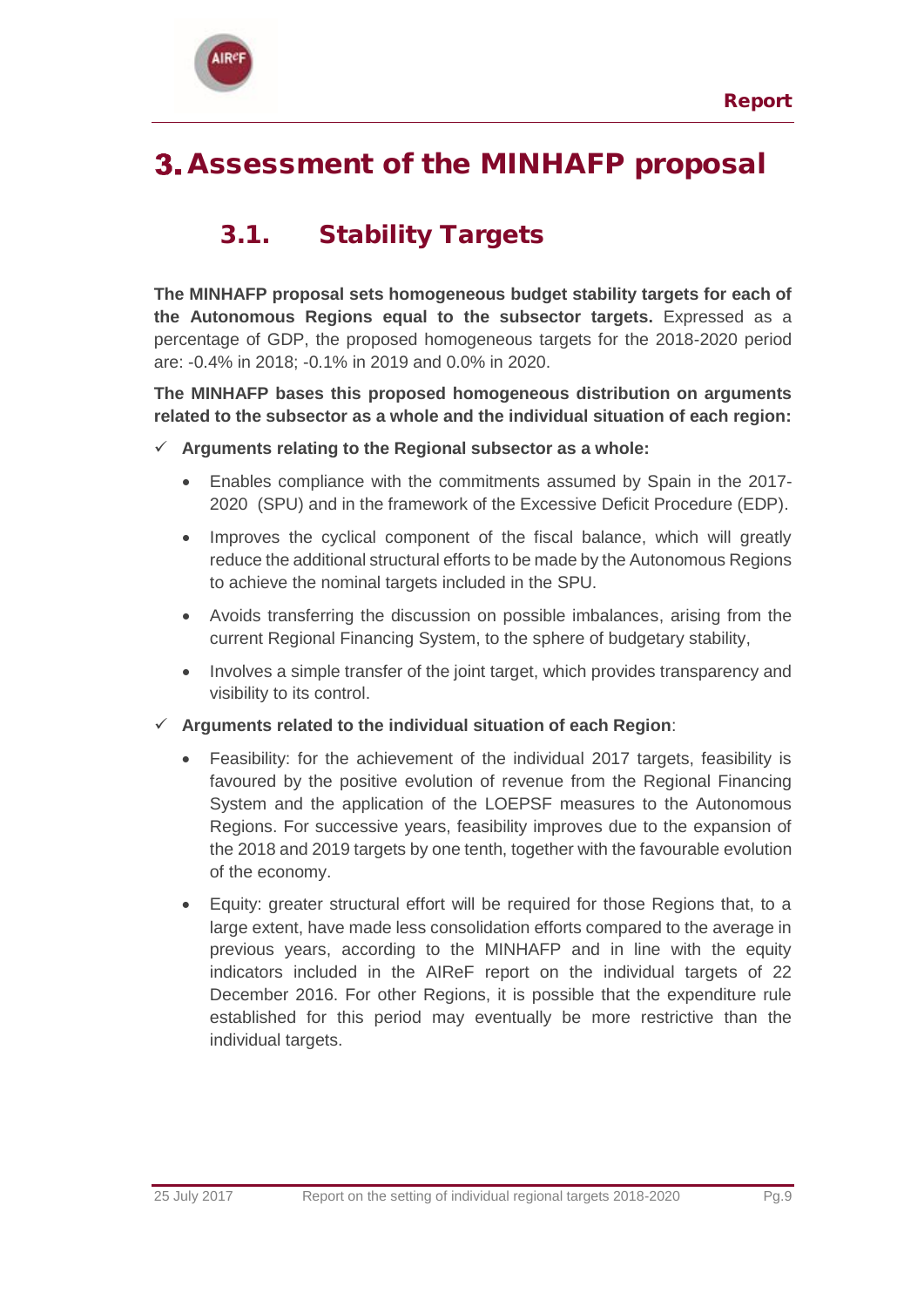

**The AIReF considers the submitted proposal to be adequate, based on the feasibility criteria, although it makes some considerations regarding the arguments indicated by the MINHAFP to justify the proposal.** The AIReF shares some specific aspects of the arguments raised by the MINHAFP, but generally considers that they should be further developed because they are not sufficiently substantiated. In particular, the following is indicated in relation to these arguments:

- The AIReF agrees with the MINHAFP that the proposal contains feasible targets for all Autonomous Regions. The Ministry considers that one of the elements that favours feasibility in 2017 is the application of the LOEPSF measures to the regions, including the adoption of Non-Availability of Credit Agreements for non-compliance with the adjustment plans. This measure is considered to have been activated in 2017 for the six Autonomous Regions<sup>2</sup> that failed to comply with their 2016 stability targets. However, only Cantabria refers to this measure in their respective 2017-2018 draft Financial Economic Plan (PEF), which was the subject of the July AIReF report. In addition, with respect to the application of these Non-Availability of Credit Agreements in 2016 for non-compliance with the 2015 stability targets, the AIReF has repeatedly stated that, in general terms<sup>3</sup>, none of these agreements were adopted in the terms required by the LOEPSF, so it was not possible to consider the effectiveness of this measure. On the other hand, in relation to the 2017-2018 PEF, regardless of the specific measures in any single region, for the subsector as a whole, it is not possible to consider the existence of measures other than the smallest amount of the refund for excess payments made in 2012. Therefore, the AIReF considers that the elements that will contribute most to feasibility are those related to the improved evolution of revenue and, in particular, the increase of revenue from the regional financing system, expansions of the stability targets<sup>4</sup> and the containment of expenditure. All these factors make, in general terms, unnecessary the adoption of discretionary measures.
- The AIReF also agrees with the MINHAFP's argument, which states that, in line with the equity indicator, some Regions that have made less effort in the past will have to make a greater effort than the average, although the proposal submitted does not contain the metrics that support either the feasibility or equity assessments.
- The MINHAFP notes that for some Regions, the expenditure rule may imply an additional restriction in excess of that set by the stability target, while also arguing that the proposal represents a simple transfer of the joint target, which

 $\overline{a}$ 

<sup>2</sup> Aragon, Cantabria, Catalunya, Extremadura, Murcia Region and Valencia.

<sup>&</sup>lt;sup>3</sup> Excepting Extremadura and Aragon, for the aggregate amount of 80 million euros.

<sup>4</sup> In 2016, the target was extended from -0.3% GDP to – 0.7% GDP and from 0,0% GDP to 0,1%GDP, respectively.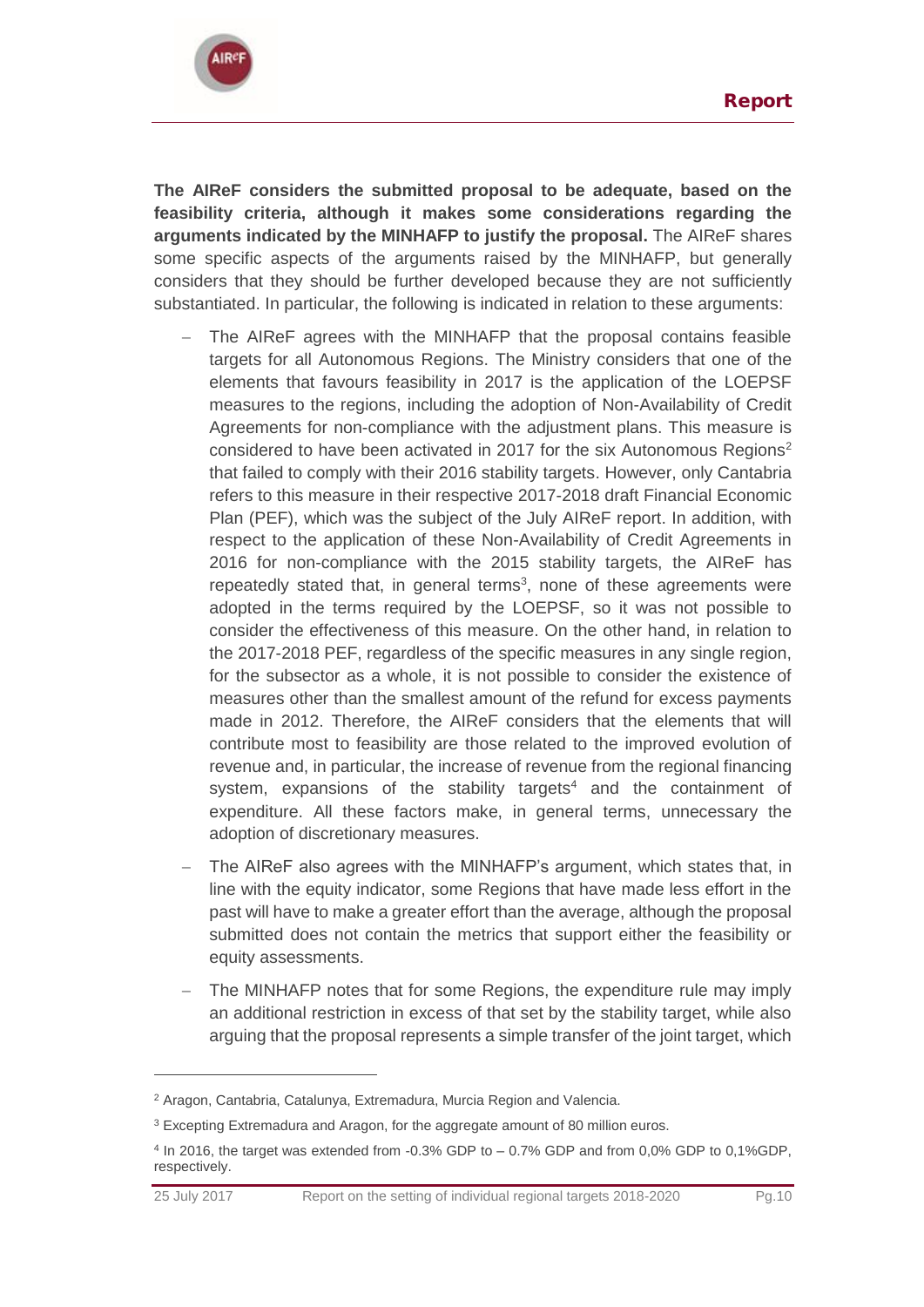

provides transparency and visibility to its control. However, the AIReF considers that these two arguments are contradictory, since it is not possible to state that the proposed targets are simple, transparent and visible in their control while the MINHAFP also implicitly acknowledges that the established targets are not those that will effectively operate as a limit at year-end. If the expenditure rule supposes a greater restriction for some Autonomous Regions, it would require a balance lower than the stability target. The AIReF also believes that the importance of the expenditure rule as a legal criterion to be taken into account in the setting of stability targets would require further development by the MINHAFP of this criterion. It would also need toinclude an individual study of how the expenditure rule affects each of the Regions.

- On the other hand, the AIReF agrees with the argument that the area of budgetary stability is not the most appropriate sphere for the discussion on possible dysfunctions or imbalances in the revenue provided by the regional financing system. However, the AIReF believes it is impossible to separate the two areas given the impact of the regional financing system revenue on the Autonomous Region income and, consequently, on the evolution of their deficits.
- In relation to the fact that the proposal allows compliance with the Spanish commitments arsing from the Stability and Growth Pact, the AIReF agrees that the submitted proposal is consistent with the joint targets and, in this sense, that the Regional subsector target would also be contributing to the achievement of the targets for the General Government as a whole and, consequently, to compliance with Spain's commitments with the European Union. It should be noted that the inclusion of the expenditure rule could lead to more demanding targets for most Regions and, consequently, a lower balance for the subsector.

## 3.2. Public Debt Targets

<span id="page-10-0"></span>**The MINHAFP proposal includes the starting position of the Regional subsector debt that is applicable for the establishment of the 2018-2020 targets, but does not use it to establish the distribution among the Regions.** The proposal indicates the level of debt that has been taken as the starting point for establishing the 2018- 2020 debt targets and the exceptions that may later rectify the targets set during that period, but does not specify the elements considered to carry out the annual distribution of the targets. However, as in previous years, the proposed individual targets are obtained by taking the stability targets and the postponements for the negative settlements corresponding to each of the years of the period as an annual increase.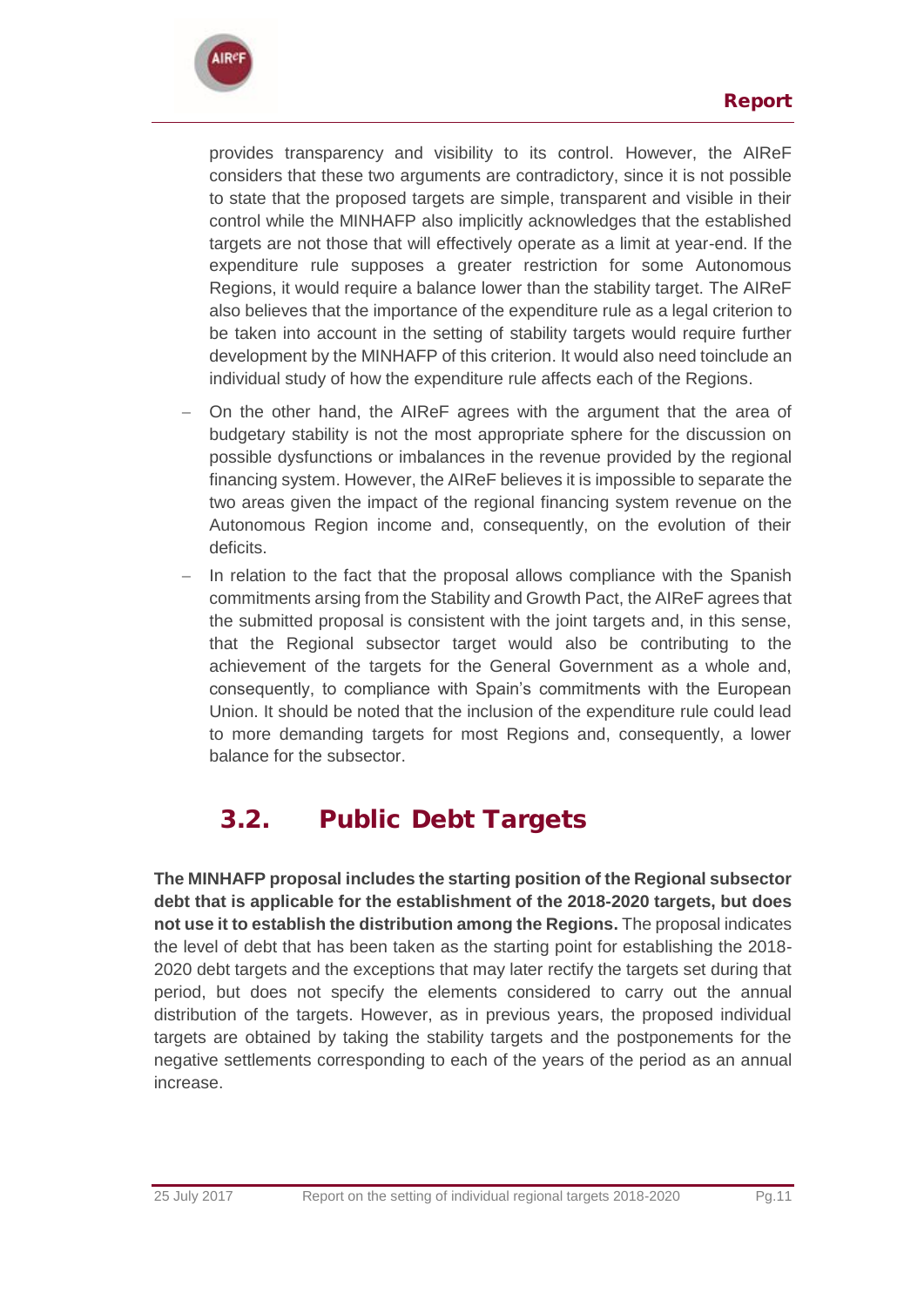

# <span id="page-11-0"></span>4. Analysis of the proposed stability target

## Feasibility analysis

**The AIReF has analysed the feasibility of achieving the 2018 stability targets, assessing the structural effort and the evolution of expenditure for the entire subsector and for each region**. As noted in previous reports, considering the feasibility of the 2018-2020, it is essential to establish these targets to rely upon their achievement and the effectiveness of the correction mechanisms provided for in the LOEPSF. Setting unfeasible targets involves a risk of deviation and a cost in terms of credibility.

**Under this analysis, the AIReF concludes that it would be feasible for all Autonomous Regions to reach a deficit of 0.4% GDP, with different degrees of effort, which is why the MINHAFP proposal is considered adequate.** In order to analyse the feasibility of reaching the deficit of 0.4% GDP proposed by the MINHAFP for all Autonomous Regions in 2018, the AIReF has used a series of feasibility indicators, already listed and described in the Report on 2017-2019 Targets of December 2016<sup>5</sup>. The feasibility indicator's updated methodology is included in the annex on calculations, whose results show that for the majority of the Regions, and the subsector as a whole, the balance of -0.4% GDP does not require much effort. According to these indicators, only four Regions (Aragon, Valencia, Extremadura and the Region of Murcia) need to make an effort to reach this deficit level. In relation to these regions, it is concluded that in all of them, although it will be more demanding for the Region of Murcia, it is viable to make the effort to reach the 2018 deficit of 0.4% GDP, taking the previous periods into account.

## **1. 2017-2018 Structural Effort (%GDP).**

 $\overline{a}$ 

This indicator is an approximation to the fiscal effort, based on the projected impact of the economic cycle on public accounts, according to the content of Order ECC/1556/2016 on the methodology of the European Commission, excluding the interest analysis.

According to this indicator, as shown in figure 1, only five regions (Aragon, Cantabria, Catalonia, the Region of Murcia and Valencia) have to make a structural effort to achieve the established target of -0.4% GDP. The indicator shows that, for the subsector as a whole, it is not necessary to make a structural effort to reach the established deficit level.

<sup>5</sup> [Report on the setting of individual budget stability and regional government debt targets for the](http://www.airef.es/en/reports/full-report-on-the-establishment-of-the-individual-budget-stability-and-public-debt-objectives-for-the-ccaa/)  [Autonomous Regions](http://www.airef.es/en/reports/full-report-on-the-establishment-of-the-individual-budget-stability-and-public-debt-objectives-for-the-ccaa/) of 22 December 2016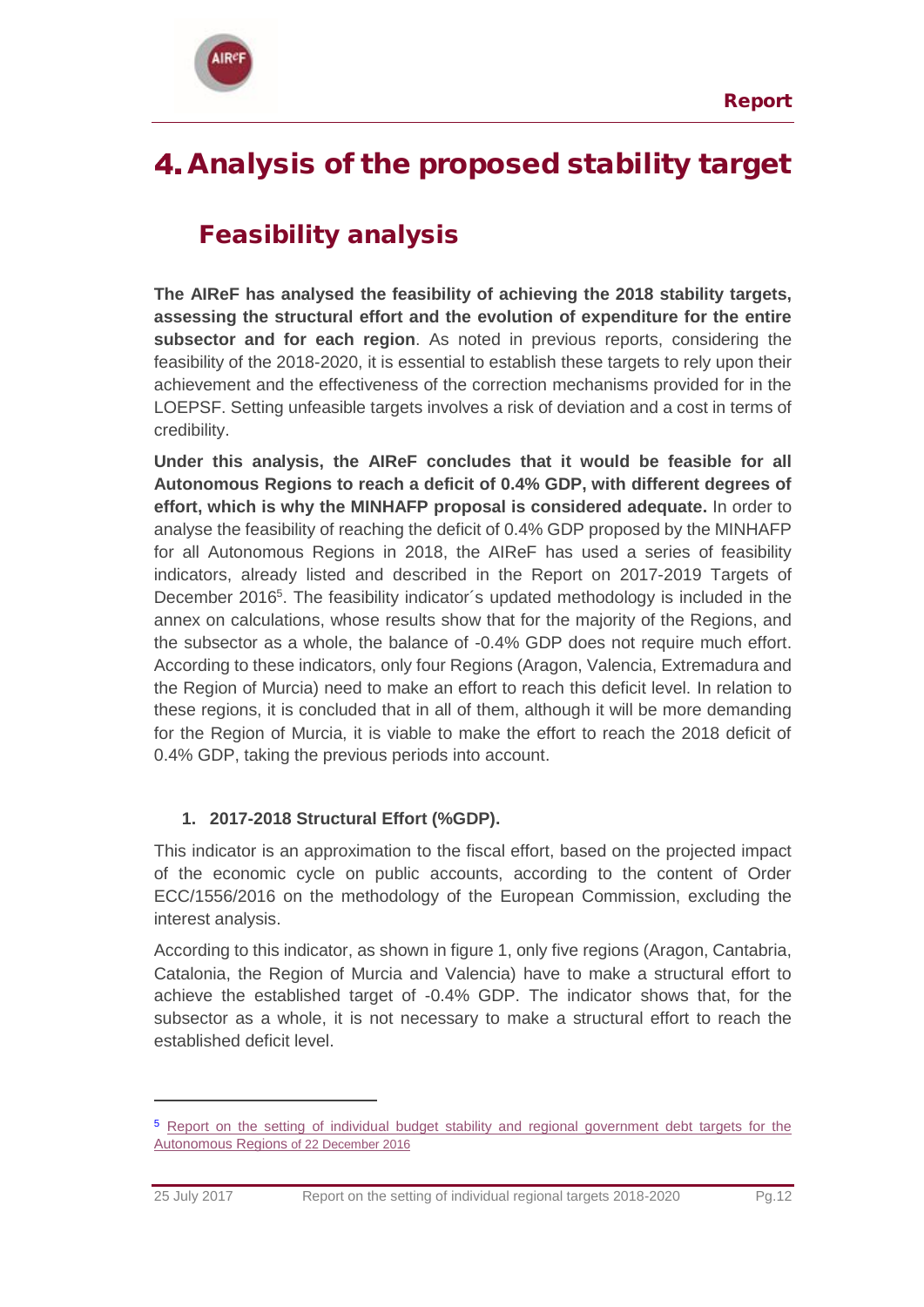



### **FIGURE 1. 2017-2018 STRUCTURAL EFFORT BY REGION (% GDP)**

**Source**: MINHAFP, MINEICO and AIReF forecasts

**Note**: Variation in the 2017-2018 period, as a percentage of GDP, of the primary structural balance, projected according to the methodology of Order ECC/1556/2016, to reach -0.4% GDP in 2018.

### **2. 2017-2018 Effort/margin of primary expenditure, adjusted for homogeneous competences and refined investment aid for the subsector as a whole (% regional GDP).**

This indicator analyses the reduction effort or the margin of increase of the primary expenditure that would be required to comply with the 2018 -0.4% deficit target, given a certain level of revenue projected by the AIReF. This revenue projection is based, among other factors, on the latest public information on the evolution of the system's revenue in 2018 for the Regional subsector as a whole, of which there are no details available on its composition and distribution.

Figure 2 shows that only Extremadura and the Region of Murcia would have to make an effort in terms of reducing primary expenditure to reach a target of -0.4% GDP. For the subsector, it is observed that the achievement of the 2018 target allows a margin of increase of primary expenditure adjusted in terms of homogeneous competences.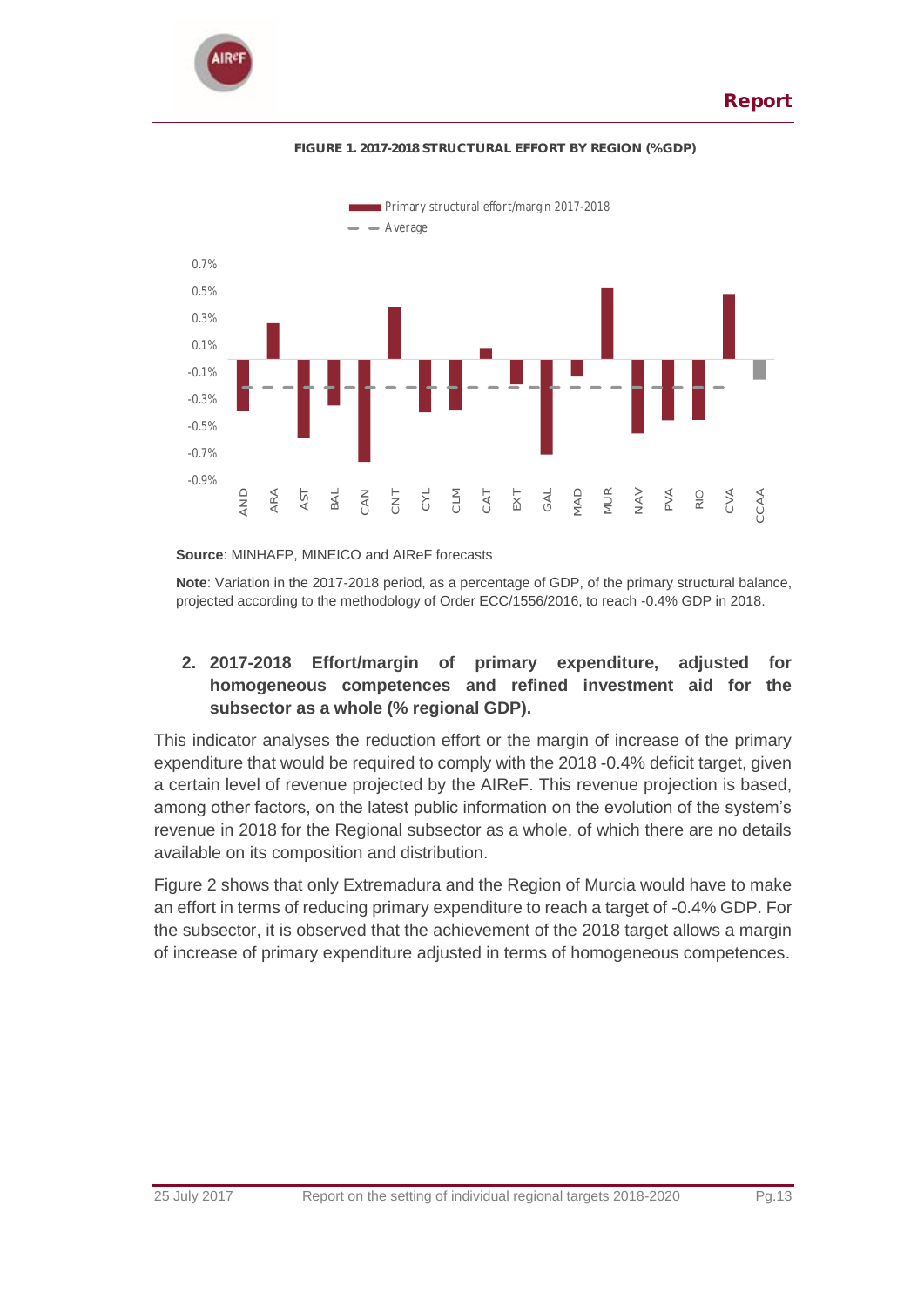

 $\overline{a}$ 



### **FIGURE 2. 2017-2018 EFFORT/MARGIN OF PRIMARY EXPENDITURE ADJUSTED IN TERMS OF HOMOGENEOUS COMPETENCES BY REGION (% GDP)**

**Source**: : MINHAFP, CCAA and AIReF forecasts

**Note**: Variation in the 2017-2018 period, as a percentage of GDP, of primary non-financial expenditure with homogeneity in expenditure, debugged from 2016 expenditure non-recurrent in 2018, payments to the State for the regional financing system, and investment aid, to reach the target of -0.4% GDP in 2018.

### **3. Synthetic feasibility indicator (absolute values in % regional GDP)**

The synthetic feasibility indicator measures the effort to be made by the Autonomous Regions in the analysed period, weighting the information contained in the previous indicators. The weights used for each of the two indicators, the structural balance and the evolution of expenditure, from 53% and 47% respectively, have been calculated according to a statistical procedure<sup>6</sup>. The AIReF's feasibility analysis in the last report on the setting of Regional targets, which identified those regions that needed to make a very different effort than the subsector average, was based on this indicator.

Given the slackness of the subsector in meeting the 2018 target, as shown by the indicators, the measurement of the synthetic indicator by region, based on the deviation from the mean, does not provide significant information regarding the effort to be made by the different regions. For this reason, the synthetic indicator has been defined in absolute values, instead of a distance to the average, being used to identify those regions that must make an effort during the 2017-2018 period to reach the 2018 budgetary stability target.

<sup>&</sup>lt;sup>6</sup> For more information, see the description of the calculations made and the indicators used in the Report [on the setting of individual budget stability and regional government debt targets for the Autonomous](http://www.airef.es/en/reports/full-report-on-the-establishment-of-the-individual-budget-stability-and-public-debt-objectives-for-the-ccaa/)  [Regions of 22 December 2016.](http://www.airef.es/en/reports/full-report-on-the-establishment-of-the-individual-budget-stability-and-public-debt-objectives-for-the-ccaa/)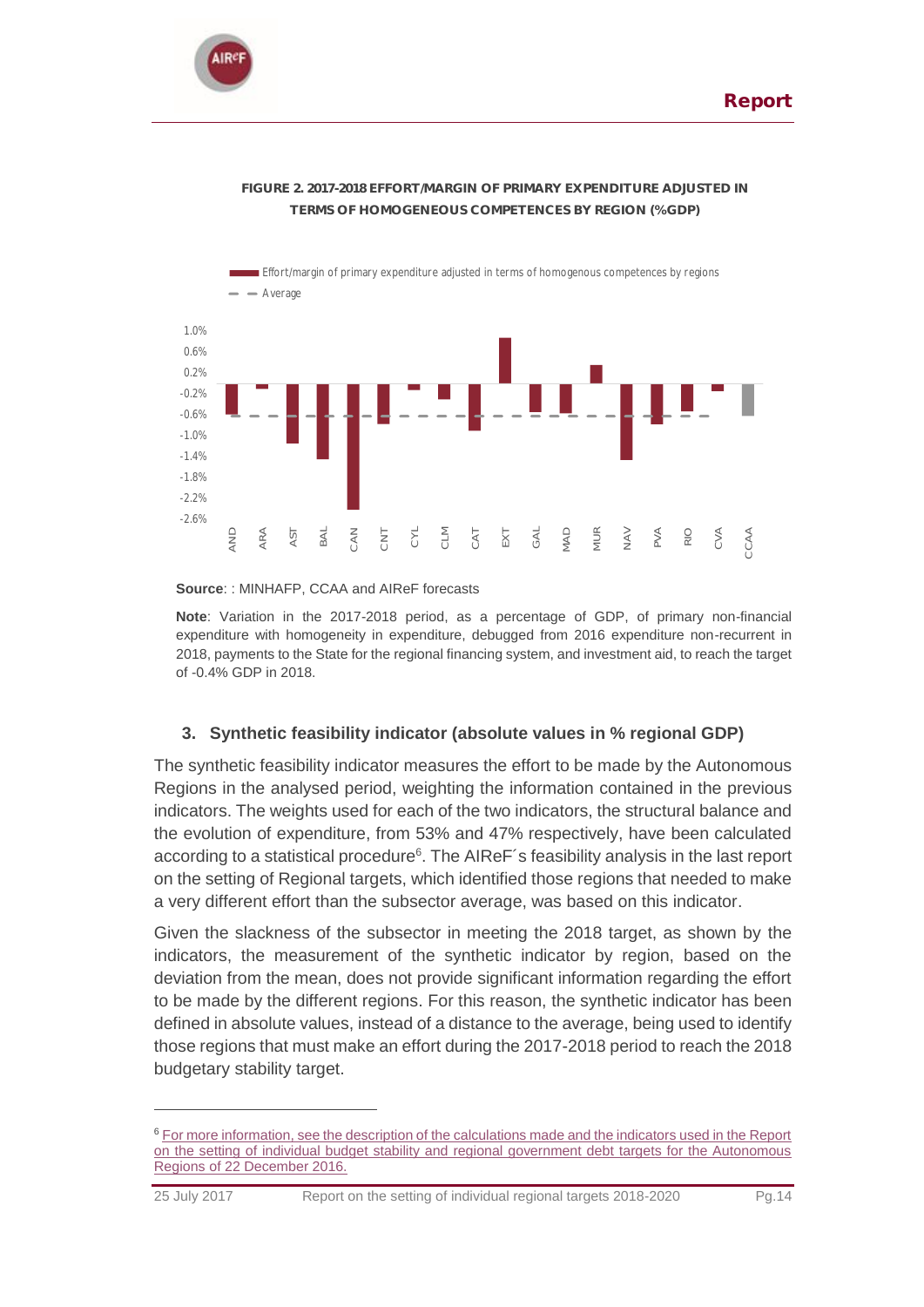

From the results shown in Figure 3 for each region, it can be observed that achievement of a -0.4% target would only require an effort for four autonomous regions: Extremadura, Region of Murcia, Valencia and Aragon.



### **FIGURE 3. SYNTHETIC FEASIBILITY INDICATOR (% GDP)**

### **Source**: MINHAFP, MINEICO, Regions and AIReF forecast

**Note**: Weighted indicator that measures the effort to be made in the 2017-2018 period to reach the - 0.4% GDP target in 2018. It includes information from two feasibility indicators, combined with weights of 53% and 47%, respectively.

In order to effectively analyse the individual feasibility in an environment where the projected revenue increases for the Regional subsector in 2017 and 2018 seem to indicate a negative net effort for most, it is necessary to do an individualized study of those regions that must make a positive effort in absolute terms. In order to do so,the efforts of each of these four regions (Region of Murcia, Extremadura, Valencia and Aragon) that must be made in the 2017-2018 period is compared with the efforts made in the four previous biennial periods (2009-2010, 2011-2012, 2013-2014 and 2015-2016) and with the subsector average for those periods.

In this manner, we verify whether there is empirical evidence that this region and/or the subsector average have been able to carry out an effort similar to that demanded in the 2017-2018 period to reach -0.4% GDP in 2018. This evidence provides a measure of the feasibility of carrying out the required effort.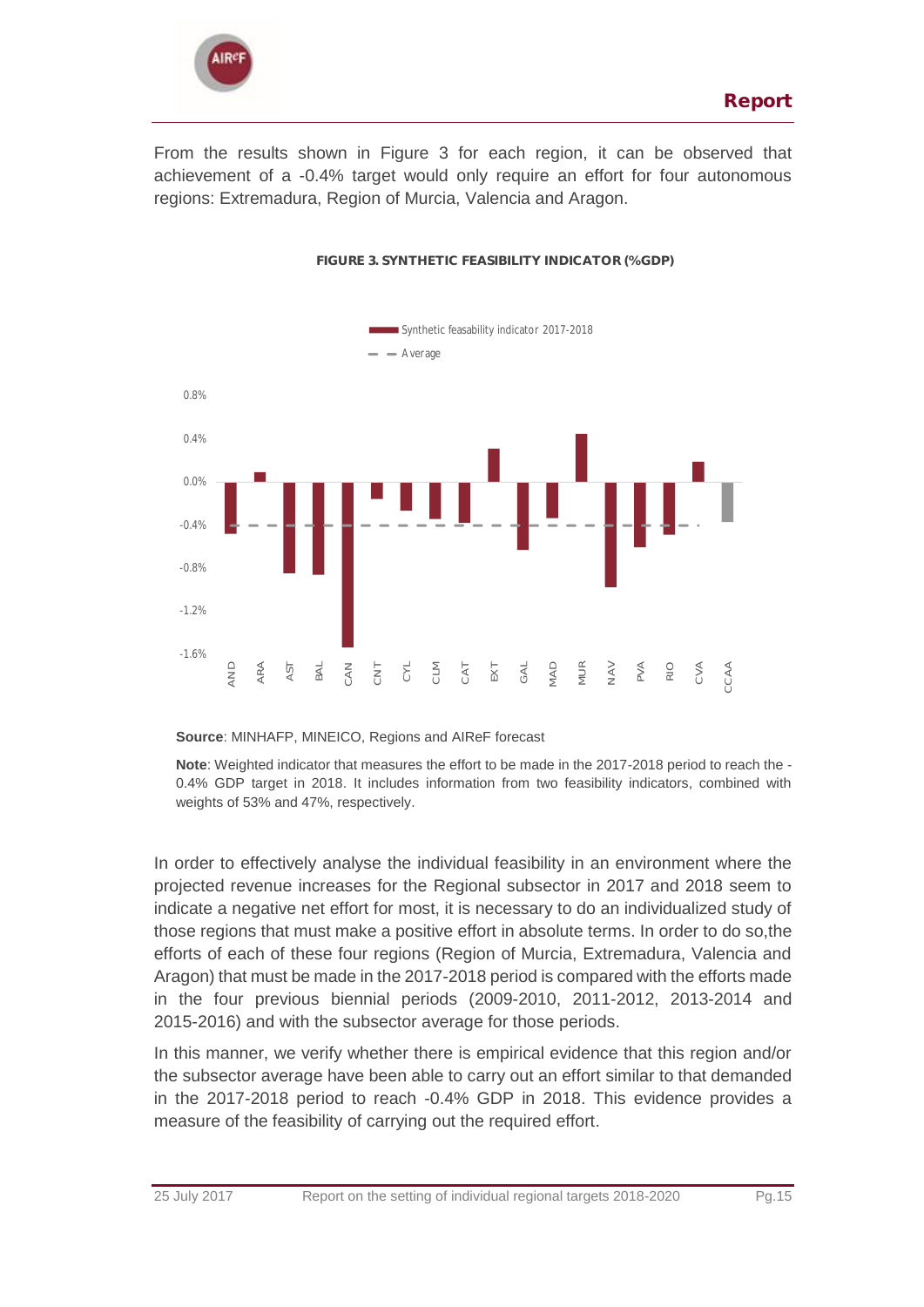

Applying the analysis described above to the Autonomous Region of the Region of Murcia, which presents the greatest effort to be made in the 2017-2018 period, it is observed that in two of the four biennial periods (2011-2012 and 2013-2014), the Region made a greater effort than the required to reach the 2018 target of -0.4% GDP.



**Source**: MINHAFP, MINEICO, Regions and AIReF forecasts

The Autonomous Regions of Extremadura, the second in terms of effort to be made in the 2017-2018 period, has made a greater effort than the currently needed to reach a deficit of 0.4% GDP in 2018 in three of the previous four biennial periods.



**FIGURE 5. BIENNIAL EFFORTS MADE BY EXTREMADURA IN PAST (2008-2016) AND FUTURE (2017-2018), ACCORDING TO SYNTHETIC INDICATOR (% GDP)**

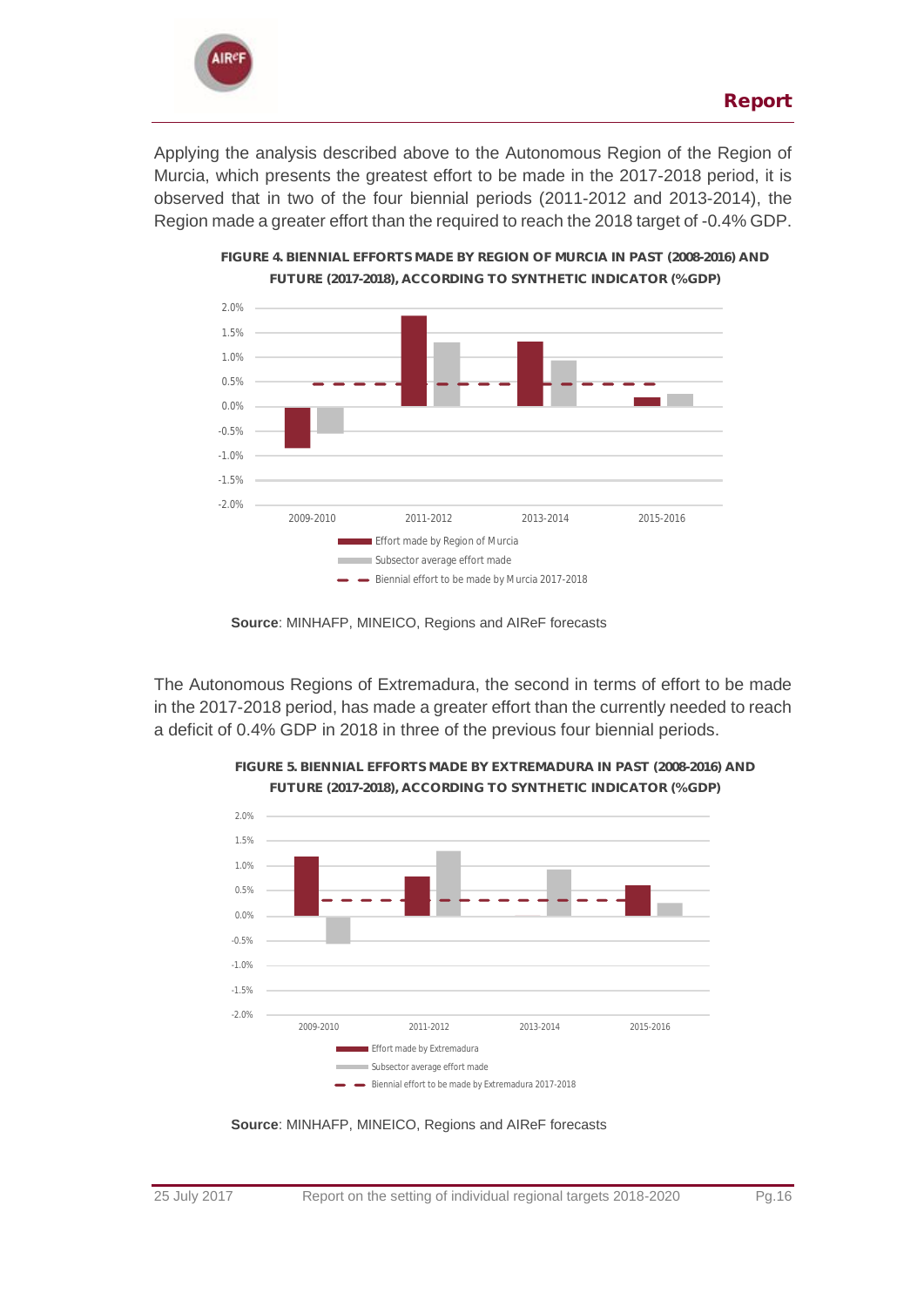

Valencia also presents a positive net effort to be made in the 2017-2018 period, although less than the previous two regions discussed. The effort made in two of the four previous biennial periods is significantly greater than the effort needed to reach -0.4% GDP in the current period.



**Source**: MINHAFP, MINEICO, Regions and AIReF forecasts

Finally, in the case of the Autonomous Region of Aragon, which, according to the feasibility indicator, should make a positive (but small) effort to reach the 2018 deficit target of 0.4%, the efforts made in two of the four previous biennial periods are greater than needed for the current period to reach the stated deficit target.



**FIGURE 7. BIENNIAL EFFORTS MADE BY ARAGON IN PAST (2008-2016) AND FUTURE** 

**Source**: MINHAFP, MINEICO, Regions and AIReF forecasts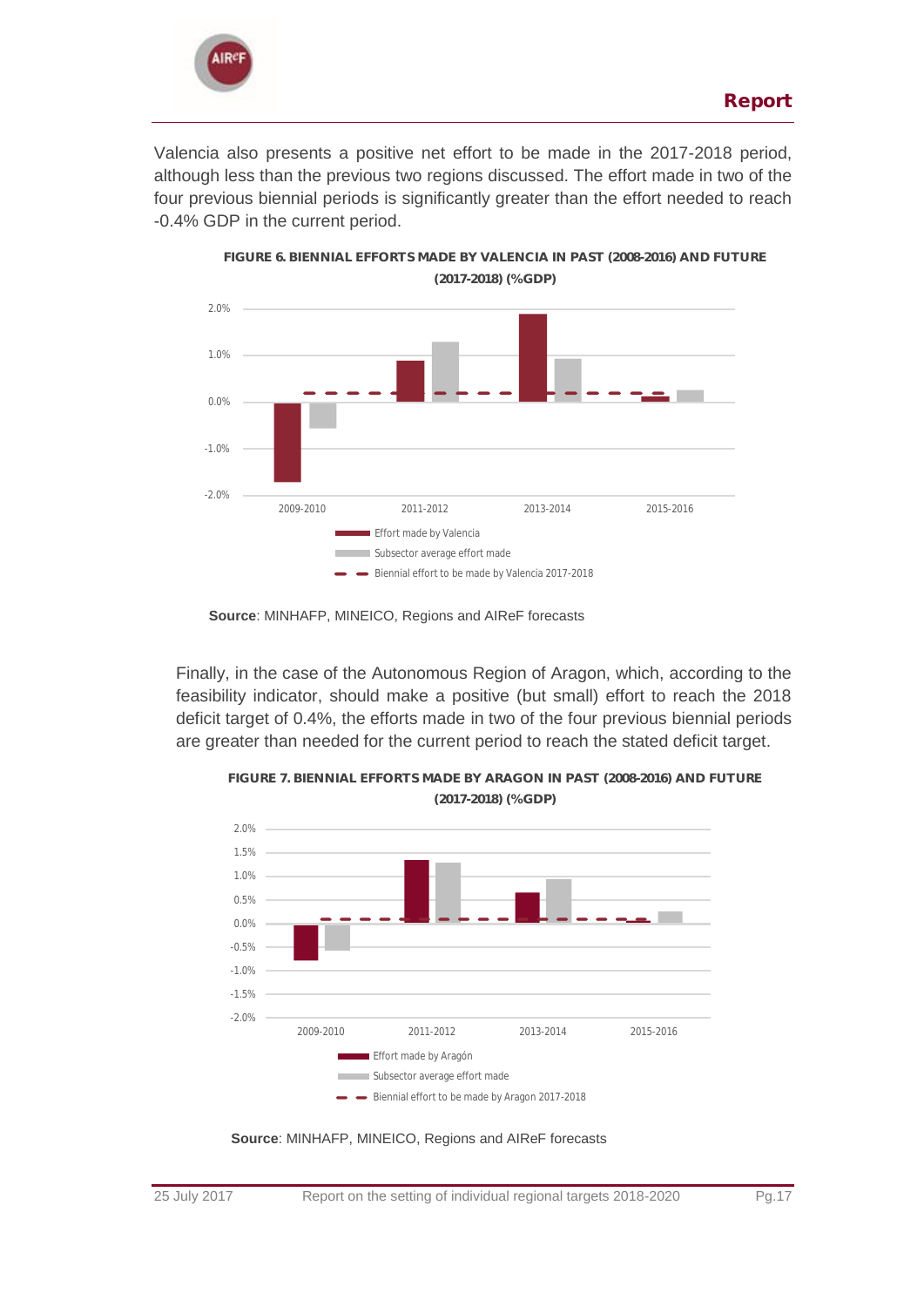

From the individual analyses carried out previously for those Regions that, according to the synthetic feasibility indicator, required a net positive effort to reach the -0.4% GDP target in 2018, it follows that, given the efforts made in the past by these Regions (and others), the efforts to be made in the 2017-2018 period could be accomplished by all of them.

**From the perspective of equity, the Autonomous Regions that must make an effort in the 2017-2018 period to reach a deficit level of 0.4% made an effort under the subsector average in the past**. The AIReF has also designed equity indicators that measure the efforts made by the Regions in the past. These indicators were described and defined in the previous report on targets for the 2008-2015 period, and updated in subsequent reports to include 2016 data<sup>7</sup>. According to these indicators, as established in the above reports, the term of equity in those regions that require a net positive effort to reach the -0.4% GDP target derives from the fact that the four regions are below average in past efforts made in the 2008-2016 period.

## Expenditure Rule

**Together with the above criteria, the establishment of the targets should consider the relative position of each Autonomous Region regarding the application of the expenditure rule, according to the LOEPSF**. The MINHAFP proposal suffers from a certain contradiction that affects its transparency because it sets an identical target for all Autonomous Regions, and then recognizes that the application of the expenditure rule will generate differences in execution. Without neglecting the methodological difficulties currently presented in the calculation and forecasting of the expenditure rule, its consideration should be made clear in the setting of the targets, and, precisely because of the above, the pending issues should be resolved as soon as possible. According to the AIReF projections shown in Figure 8, the application of the expenditure rule could require stricter balances than the one proposed in 2018, which would lead to a real deficit for the subsector of less than 0.4%.

 $\overline{a}$ 

<sup>&</sup>lt;sup>7</sup> [Report on the initial budgets of the Autonomous Regions for 2017 \(April\)](http://www.airef.es/en/reports/report-on-the-initial-budgets-of-the-autonomous-communities-for-2017/)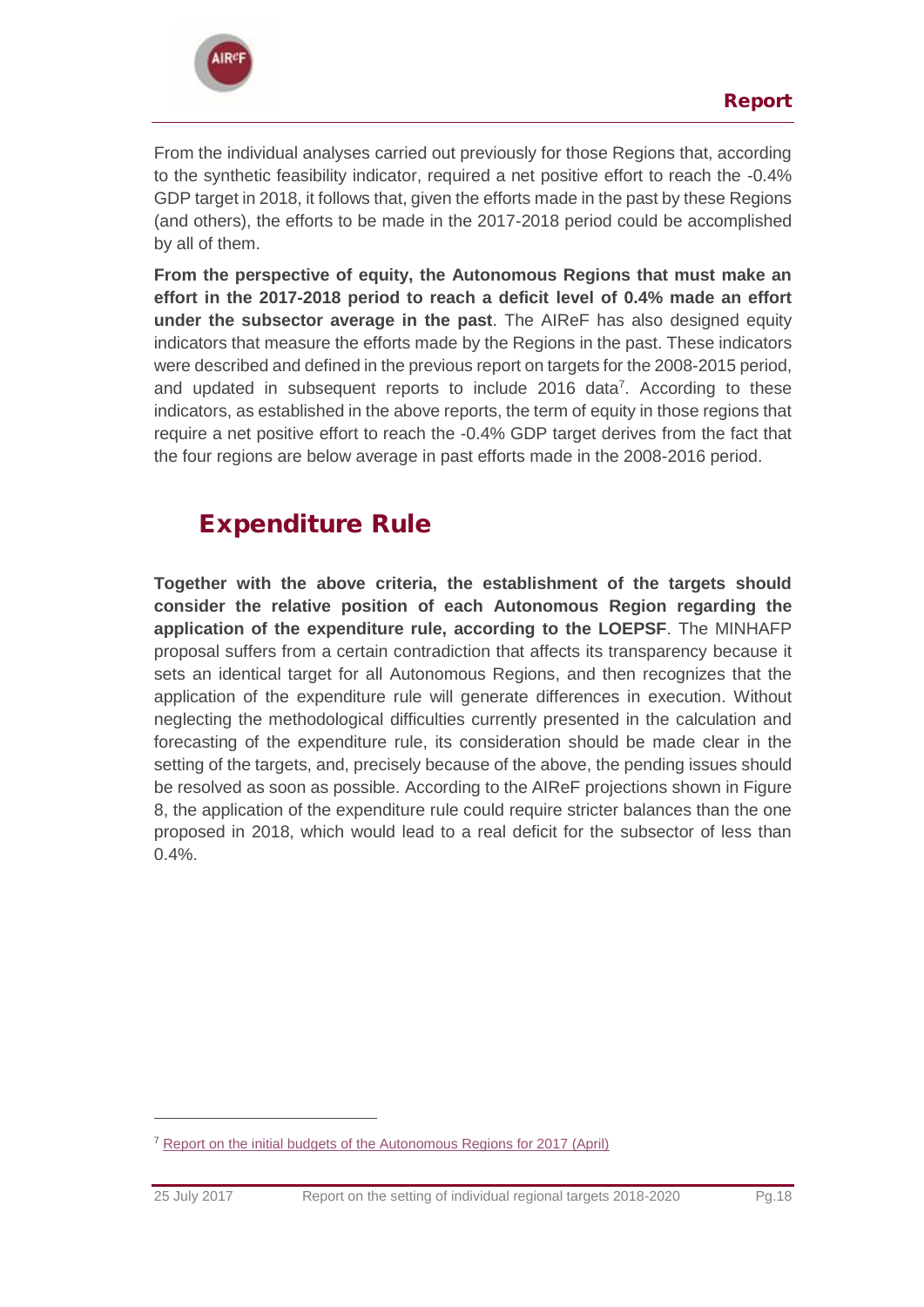



**FIGURE 8. BALANCE REQUIRED IN 2018 BY THE APPLICATION OF THE EXPENDITURE RULE REGARDING THE STABILITY TARGETS (%GDP)**

**Source**: AIReF forecasts

Reflecting this situation for 2018, there is a certain inconsistency in setting and meeting targets in the medium-term. The evolution of system revenue, decoupled from the evolution of expenditure, without significant changes in the management structure of the Autonomous Regions, leads to a significant variability in their deficit situation. In fact, the evolution of the system revenue is conditioned by the evolution of the economic cycle, whereas the evolution of expenditure, in general, presents less variability, some dissociation from the cycle, and it is subjected to a controlled path under the expenditure rule. Fundamental as a countercyclical instrument, it could contribute to decrease in the Regional indebtedness levels. This circumstance can lead to periods where there are gaps for the achievement of the targets, with periods where compliance is not feasible, which cannot be anticipated sufficiently in advance, which greatly hinders the possibility of fiscal planning in the medium term in line with the principle of financial sustainability.

**In addition to the expenditure rule, the indebtedness level of each of the Autonomous Regions should be taken into account to set the stability targets.**  Another factor that must be considered when setting the stability targets is each region´s public debt level. As can be seen from the debt sustainability analysis carried out in the following section, the debt levels for all the Autonomous Regions exceed the limits of 13% GDP and, in some cases, exceeds it considerably. Therefore, the distance to meet this limit should be a factor to consider in demanding greater fiscal effort. In times like the present, where the economy is experiencing remarkable growth, this would allow the regions to not increase, or if necessary, reduce the stock of debt accumulated in previous years, which is a drag on the recovery of the regional economy.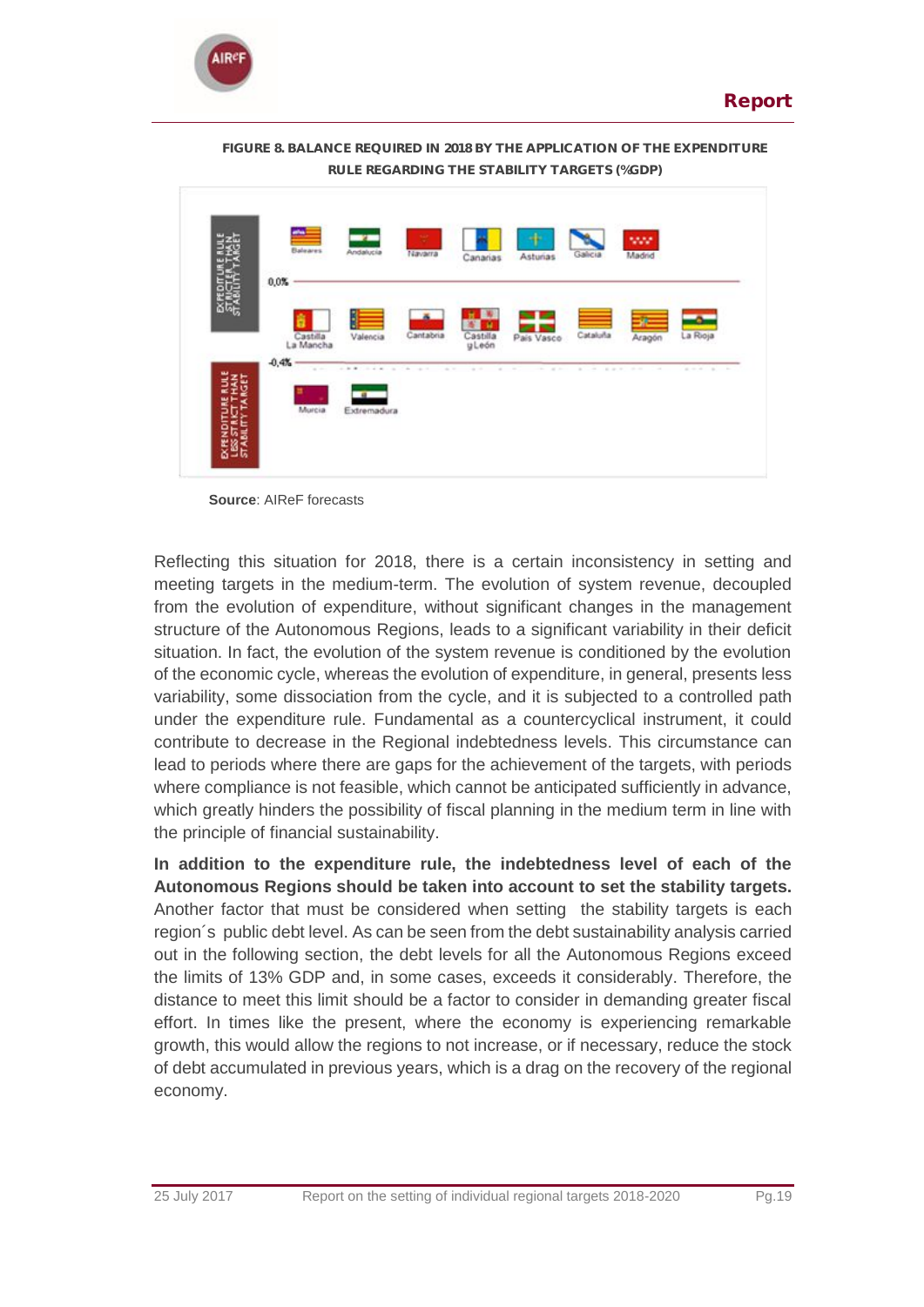

## Debt sustainability analysis

**Together with the feasibility indicators, the debt sustainability analysis provides a complementary, medium-long view.** Specifically, and in line with the indicators established as an international reference level, a sustainability indicator is proposed to quantify the magnitude of the average additional fiscal effort to be made, in terms of the primary balance over GDP, to achieve the level of public debt for each Region established as a reference level in the LOEPSF (13% of regional GDP) in the year 2030, as a framework year in the medium-long term.

Positive values of this indicator (see Figure 9) reflect additional fiscal consolidation efforts, in terms of the primary balance, relative to a baseline scenario, to reach the 13% GDP level in 2030.

The baseline scenario is based on the AIReF forecasts for each Region in relation to GDP, primary balance and interest burden, starting from the horizon of the 2017-2020 Stability Programme Update. From 2020 onwards, the evolution of the primary balance of each region is gradually and consistently assumed with the achievement of the corresponding long-term debt target, albeit with an upper limit reflected by its historical evolution (0.75% GDP). With regard to GDP, it is assumed that from 2020 onward, it gradually converges to a nominal growth trend in the environment of 3.3% (with long-term inflation of 1.8%). Finally, financing conditions are supposed to converge gradually from the current levels to the Treasury levels, with the exception of the regions of Asturias, Castilla y Leon, Madrid, Navarra, the Basque Country, and La Rioja, where it is assumed that they will have made substantial use of the market since 2017<sup>8</sup>.



**Source**: INE, MINHAFP and AIReF forecasts.

 $\overline{a}$ 

**Note**: The indicator is defined as the average additional primary fiscal balance required to reach the regional debt reference level of 13% GDP by 2030.

<sup>&</sup>lt;sup>8</sup> For more details on the definition of the assumptions and the calculation of the paths, see the [methodological annex](http://www.airef.es/wp-content/uploads/2018/09/2016-10-17-Observatorio-Nota-metodológica_EN.PDF.pdf) to the Debt Monitor published by AIReF.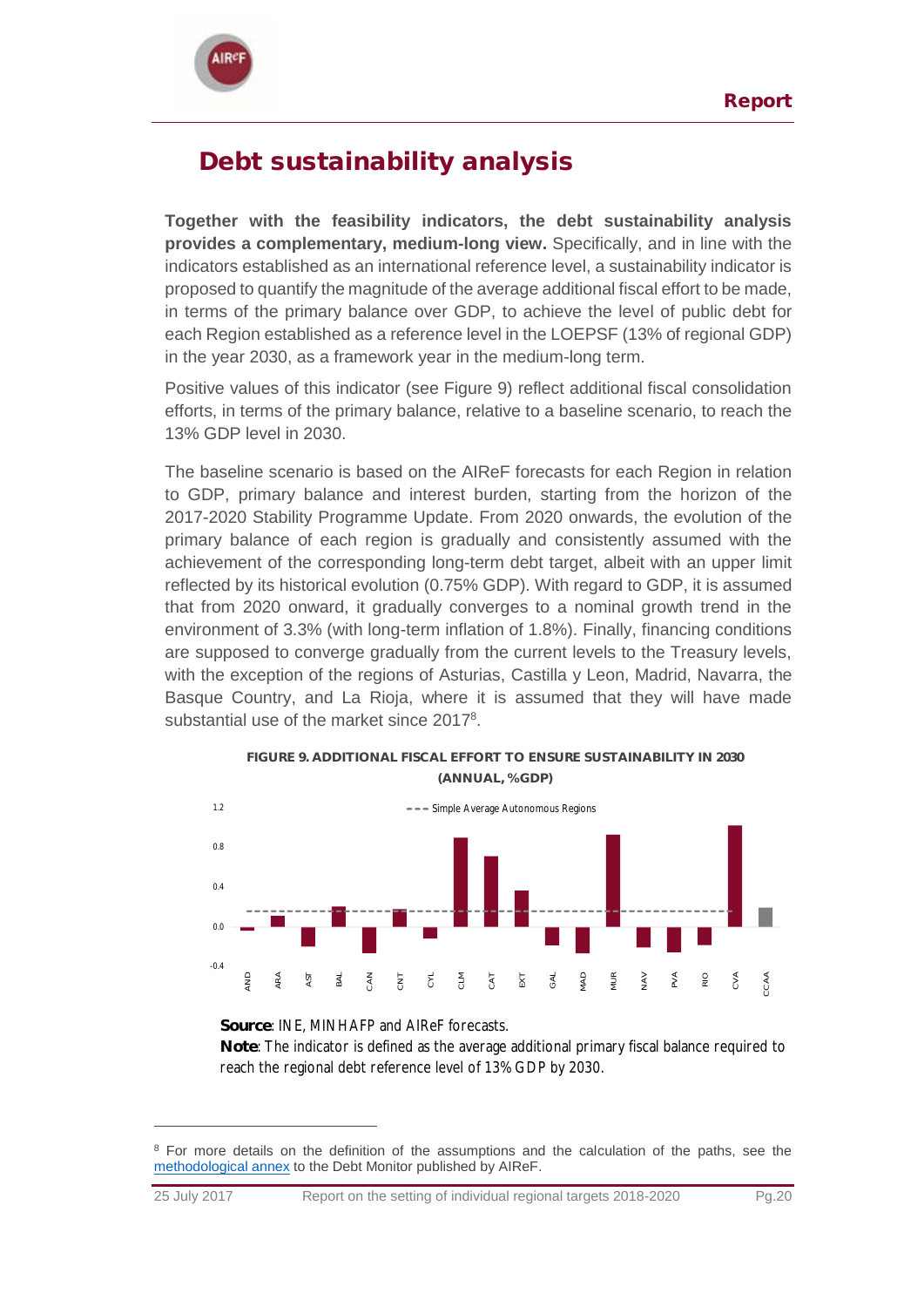

 $\overline{a}$ 

## <span id="page-20-0"></span>**5.** Reference to the proposed debt targets

**The debt targets proposed by the MINHAFP establish limits that are initially not very restrictive for most of the Autonomous Regions**. The LOEPSF requires that the fixing of the debt targets is consistent with the established stability targets. Although the MINHAFP proposal does not specify how the debt targets have been calculated, as stated in part 3.2 of this Report, it is possible to verify that the proposed stability targets for each financial year have been taken into account. Therefore, the debt targets include the financing of some homogeneous stability targets for all the Regions and, insofar as the stability targets do not include the restrictions that would derive from the consideration of the expenditure rule and the level of indebtedness, these clearances are transferred to the debt targets, derived from a somewhat restrictive starting point, without the additional flexibility resulting from the exceptions permitted at the end of the fiscal year.

**The proposal for setting the debt targets is not very transparent and predictable, since the escape clauses that allow the targets to be rectified at the end of the year are not included.** The current proposal involves the return to the previous system of setting targets. For circumstances that did not derive from discretionary decisions of the Regions and, in accordance with the MINHAFP, in this previous system there was an open clause that allowed exceptions in compliance with the targets at year-end. In order to fulfill the AIReF recommendations, a simplification was introduced into the system for the setting of these targets in 2016 and 2017, limiting the possible exceptions to two specific assumptions<sup>9</sup>. However, as the AIReF stated in the Report on the setting of targets of 22 December 2016<sup>10</sup>, in practice, this change did not prevent the broadening of the initially agreed assumptions to rectify the debt targets. In the current proposal, instead of clearly specifying the assumptions that will allow the targets to be rectified, the MINHAFP has returned to the general escape clause. Consequently, since the exceptions are not effectively limited, there is uncertainty as to what the final limit will be for the purpose of verifying compliance and, therefore, the increase in debt that allows to meet the target, making it difficult to adequately plan the budget and monitor the debt target, which is contrary to the concepts of transparency and predictability that should characterize any fiscal rule.

**These escape clauses cover a very important part of the increase in regional debt, which increases the need for them to be bounded and defined from the moment the targets are set.** Contrary to what might seem to be exceptional, these clauses do not correspond to infrequent or insignificant debt increases, but since 2013, the first year of the debt targets, until 2016, they have accounted for 50% of the total debt increase for the regions. During this period, the debt increased by about

 $9$  (i) the amount of the financing mechanisms that are not intended to finance debt maturities and the yearly deficit, and (ii) the increases in debt derived from the reclassifications of entities in the General Government sector that do not finance deficit for the year.

<sup>&</sup>lt;sup>10</sup> Report on the setting of individual budget stability and regional government debt targets for the [Autonomous Regions](http://www.airef.es/informes/-/asset_publisher/lj3Zi6KgDH3f/content/informe-completo-sobre-el-establecimiento-de-los-objetivos-individuales-de-estabilidad-presupuestaria-y-deuda-publica-para-las-ccaa?inheritRedirect=false&redirect=http%3A%2F%2Fwww.airef.es%2Finformes%3Fp_p_id%3D101_INSTANCE_lj3Zi6KgDH3f%26p_p_lifecycle%3D0%26p_p_state%3Dnormal%26p_p_mode%3Dview%26p_p_col_id%3Dcolumn-1%26p_p_col_count%3D1%26_101_INSTANCE_lj3Zi6KgDH3f_advancedSearch%3Dfalse%26_101_INSTANCE_lj3Zi6KgDH3f_keywords%3D%26_101_INSTANCE_lj3Zi6KgDH3f_delta%3D10%26p_r_p_564233524_resetCur%3Dfalse%26_101_INSTANCE_lj3Zi6KgDH3f_cur%3D2%26_101_INSTANCE_lj3Zi6KgDH3f_andOperator%3Dtrue) of 22 December 2016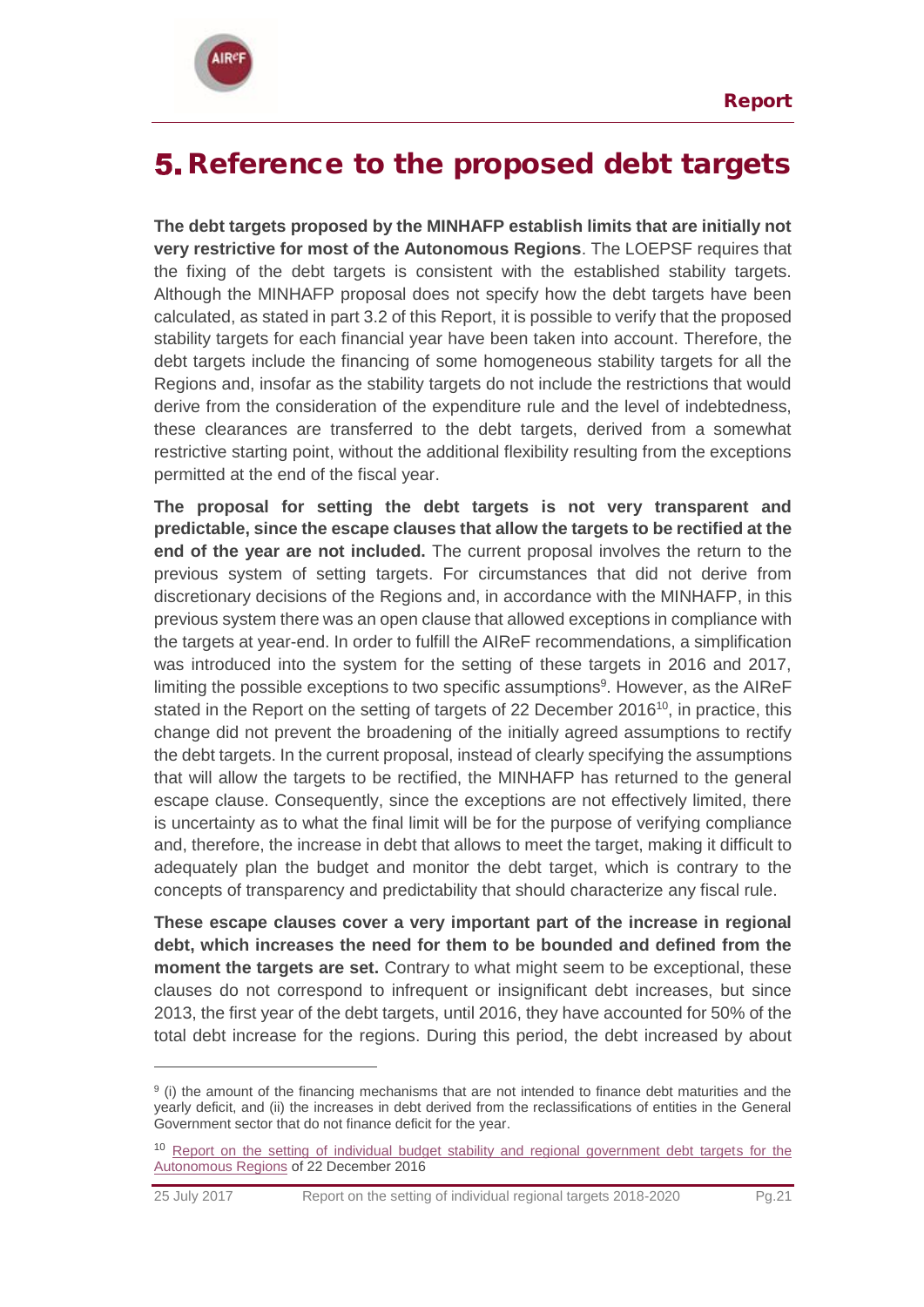

47.5 billion euros according to what was permitted by the initial target and by 48 billion euros by way of exceptions. At the individual level, this proportion has been able to represent more than 60% of the total debt increase in some of the Regions over the 2013-2016 period. For example, this proportion amounted to 70% in Valencia and 65% in the Region of Murcia (see Figure 10).

> **FIGURE 10. INCREASE IN DEBT THROUGH EXCEPTIONS IN RELATION TO TOTAL ANNUAL DEBT INCREASE (MILLIONS OF €)**













**I0.4. BALEARIC ISLANDS I0.5. CANARY ISLANDS**

Increase in initial debt target ARA





 $\theta$ 

**Source**: MINHAFP.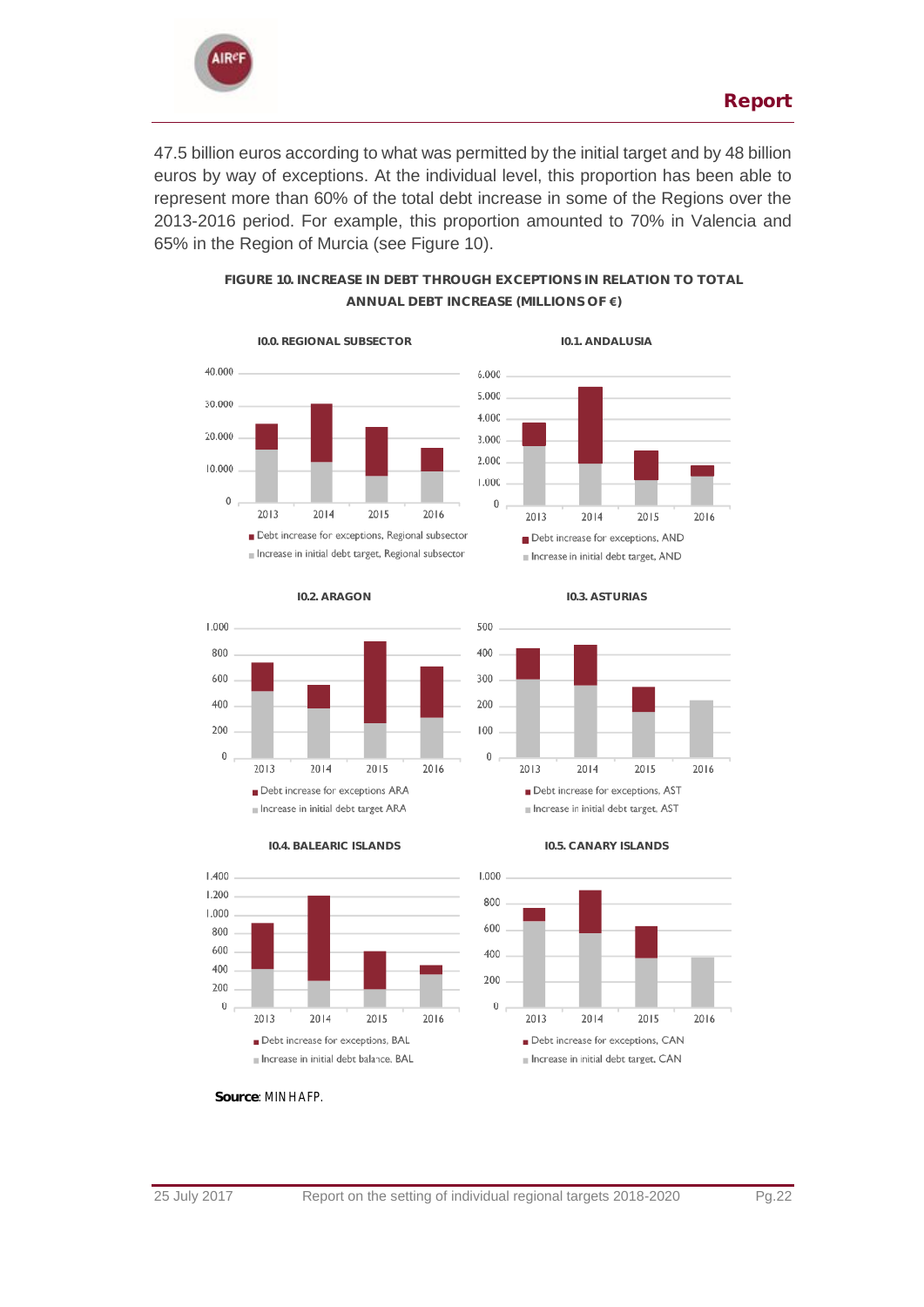









**Source**: MINHAFP.









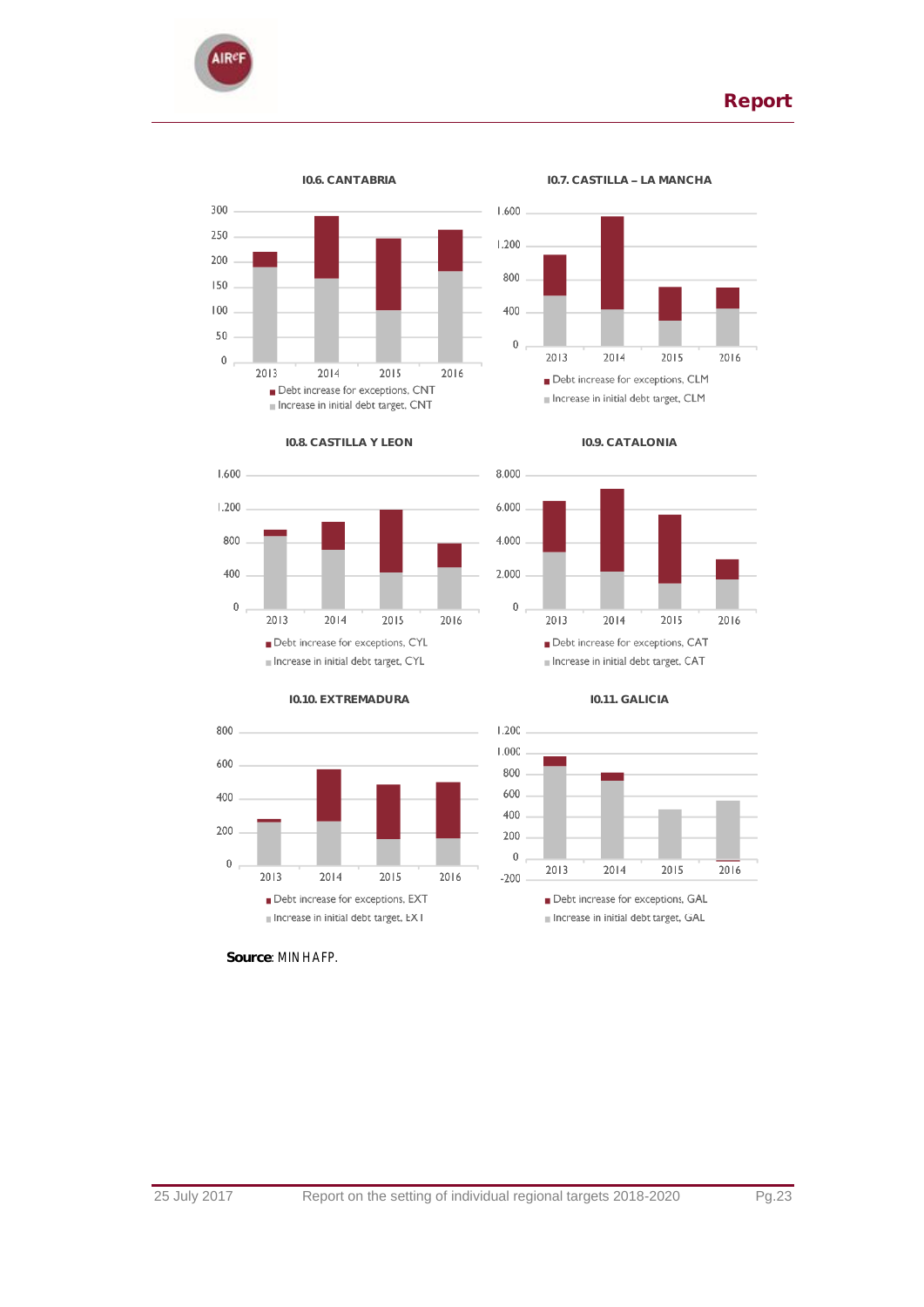





### **I0.14. REGION OF MURCIA I0.15. NAVARRA**













**Source**: MINHAFP.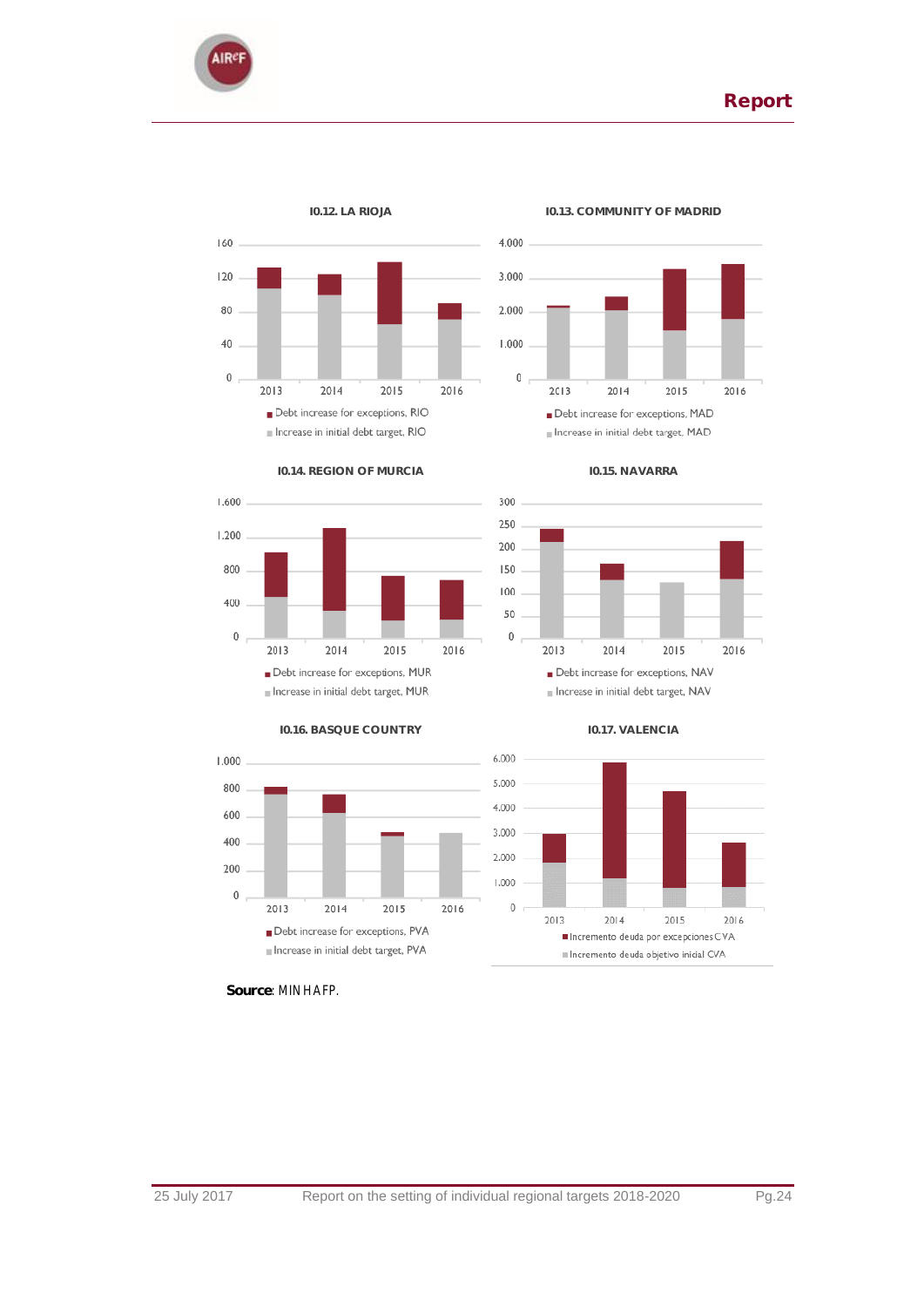

# <span id="page-24-0"></span>6. Recommendations

The proposal received from the MINHAFP responds to some of the considerations made by the AIReF in the previous report on targets. In particular, the AIReF noted that the previous proposal did not reflect the particular situation of each Administration regarding the LOEPSF, as well as the starting situation of their indebtedness. In response, the current proposal contains two tables with the above information.

However, the AIReF believes that the proposal submitted for the horizontal distribution of the budgetary stability and public debt targets lacks some substantive information, such as the expected evolution and distribution of the regional financing system revenue or the restriction in terms of deficit that will be expected from the application of the expenditure rule, as stated in the document itself. Without ignoring the conceptual and methodological problems that remain with regard to the application and calculation of the expenditure rule, which in previous reports have led the AIReF to recommend implementation of necessary measures for the correct application of this rule, for the sake of transparency, the AIReF believes that the necessary effort in terms of the deficit required to the regions to comply with any of the established fiscal rules must be made explicit.

Moreover, the proposal does not include the methodology that supports it.

Therefore, *the AIReF recommends that the MINHAFP*:

- *1. Shows the restriction imposed by the application of the expenditure rule for many Autonomous Regions.*
- *2. Includes the revenue projections from the regional financing system for the horizon included in the proposal, as well as its distribution by Region.*
- *3. Includes a 2017 year-end forecast.*
- *4. Includes an explanation of the methodology and criteria that support the setting of a deficit target of 0.4% GDP for each and every Region, as well as the feasibility of this target.*

On the other hand, the MINHAFP proposal for the setting of the targets lacks a medium-term analysis according to the principle of financial sustainability, which takes into account each region´s level of indebtedness of and the need to generate primary revenue to achieve the debt reference level of 13% GDP established by the LOEPSF. Although the complexity of this analysis and the limited time available may prevent its inclusion in the current proposal, it would at least be desirable to take into account for future proposals.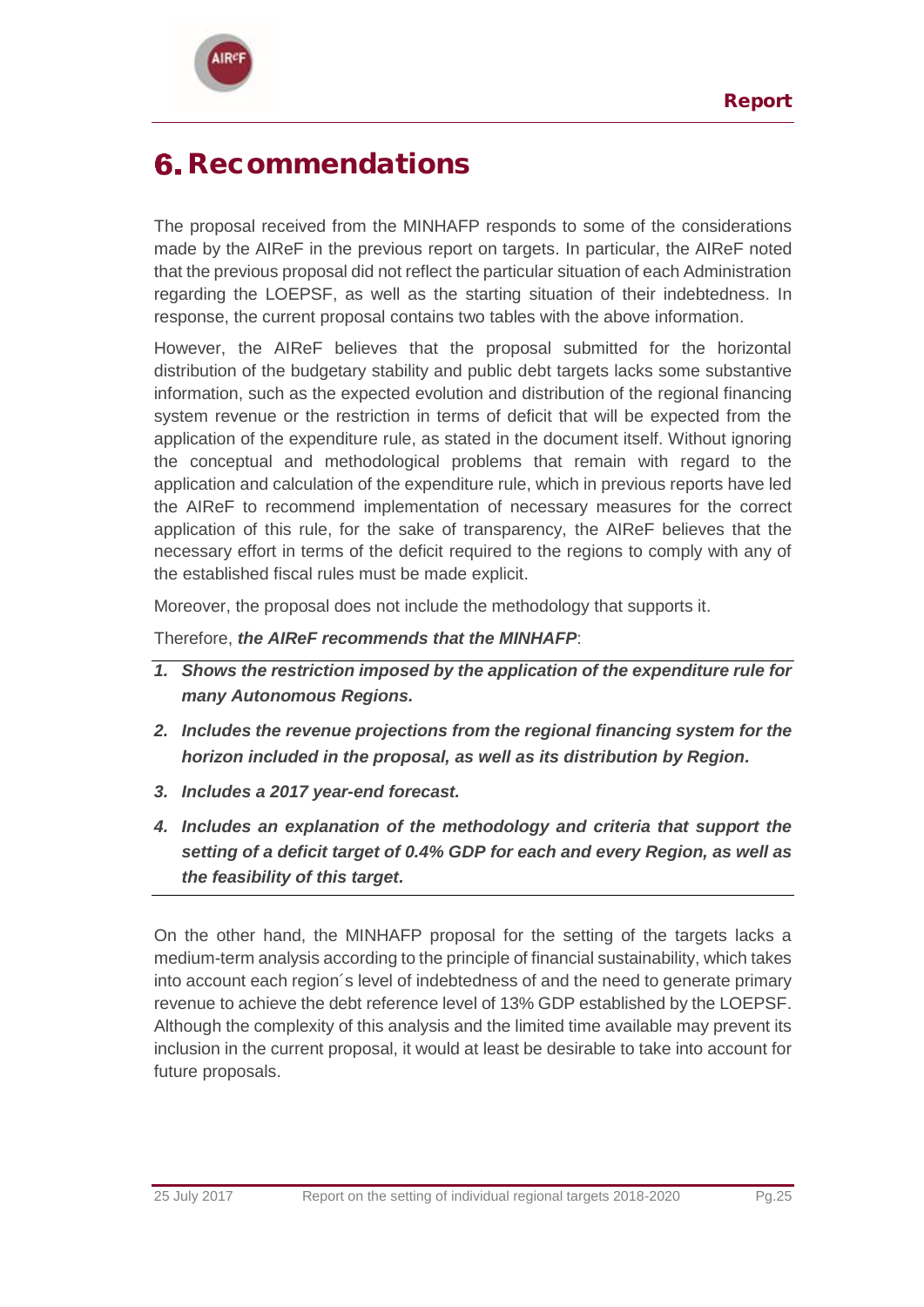### Therefore, *the AIReF recommends that the MINHAFP*:

*5. Includes a medium-term debt sustainability analysis in future proposals when setting the horizontal distribution of the stability targets.*

The AIReF has noted in previous reports that the debt targets must be clearly defined from the moment they are set and be transparent and predictable. It is therefore necessary that the escape clauses that allow the initial targets to be rectified at yearend are limited, especially considering that the debt authorized by these exceptions represents half the total increase in debt that has occurred in the Autonomous Regions since there were debt targets. Since the MINHAFP, following the AIReF recommendations, had already limited the exceptions in 2016 and 2017 to two specific assumptions, the AIReF believes that it should continue in that direction, clearly delimiting and defining those exceptions instead of returning to the previous system of general and open clauses which generate uncertainty, preventing adequate budgetary planning and the monitoring of this target, and which, in addition, could give way to discretion.

Therefore, for the sake of the transparency and predictability of the debt targets, *the AIReF again recommends that the MINHAFP:*

*6. Moves forward in the direction initiated in 2016 and 2017 to limit the exceptions that make it possible to rectify the initial targets at year-end, clearly defining these exceptions and adjusting during the year to the initially established assumptions.*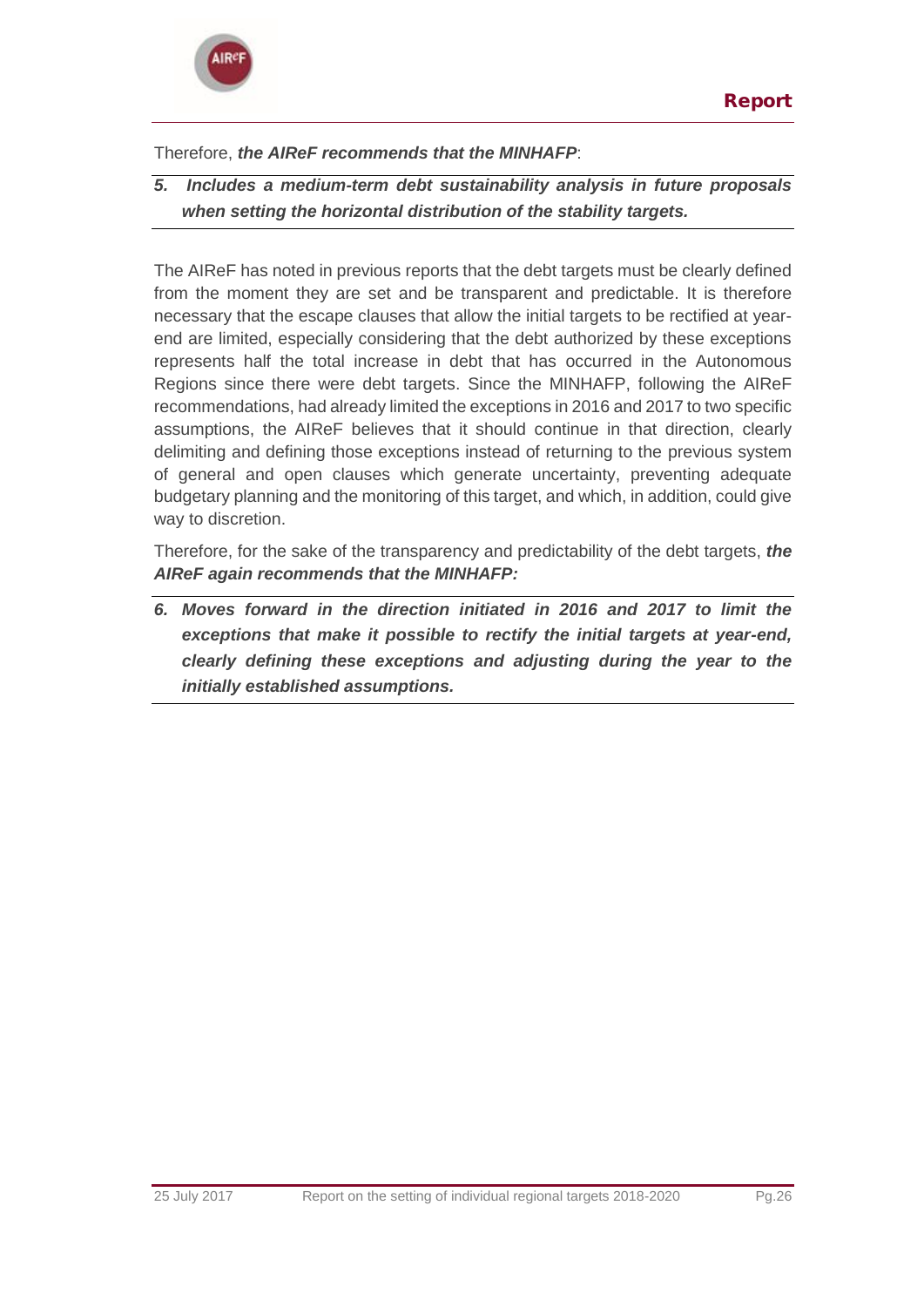

# <span id="page-26-0"></span>Annex: Description of calculations and indicators

## A. Feasibility indicators

## **I. Primary structural effort 2017-2018**

**Effort in terms of primary structural balance (excluding interest), which would have to be achieved by the Autonomous Regions in the 2017-2018 period if the stability target was set at -0.4% GDP in 2018 (% regional GDP).**

This represents the variation between 2016 and 2018 of the structural balance for each community, excluding the interest burden, assuming that the 2018 target for each Region is -0.4% of regional GDP.

The structural balance is associated with the budgetary situation that would prevail if an economy was using all its productive revenue without friction (i.e. at its potential level) and no temporary exceptional measures were taken (non-recurring operations). That is, the fiscal balance that would be recorded after discounting the effect of the economic cycle and these exceptional measures.

As it is known, the primary structural balance, does not include the interest burden. Given the changes in the financing mechanisms chosen by the Regions and understanding that the interest burden is largely outside the scope of the regional policies, it is considered to be a better measure of discretionary capacity. Therefore, the change in the primary structural balance is an indicator of the discretionary fiscal action to be carried out in 2017 and 2018 to reach the target.

The calculation of the cyclical sensitivities of each region and the production gap is described in the methodology annex of the Report on 2017-2019 targets published on 22 December 2016<sup>11</sup>.

SEE FIGURE 1 OF THE REPORT AND TABLE A.1.

## **II. Effort/margin of 2017-2018 adjusted primary expenditure in terms of homogeneous competences**

**Effort or margin, in terms of non-financial homogeneous primary public expenditure (excluding interest, non-recurrent operations, regional financing system payments and investment aid), which the Regions would have if the** 

 $\overline{a}$ 

<sup>11</sup> [Report on the 2017-2019 individual Regional targets](http://www.airef.es/en/reports/full-report-on-the-establishment-of-the-individual-budget-stability-and-public-debt-objectives-for-the-ccaa/)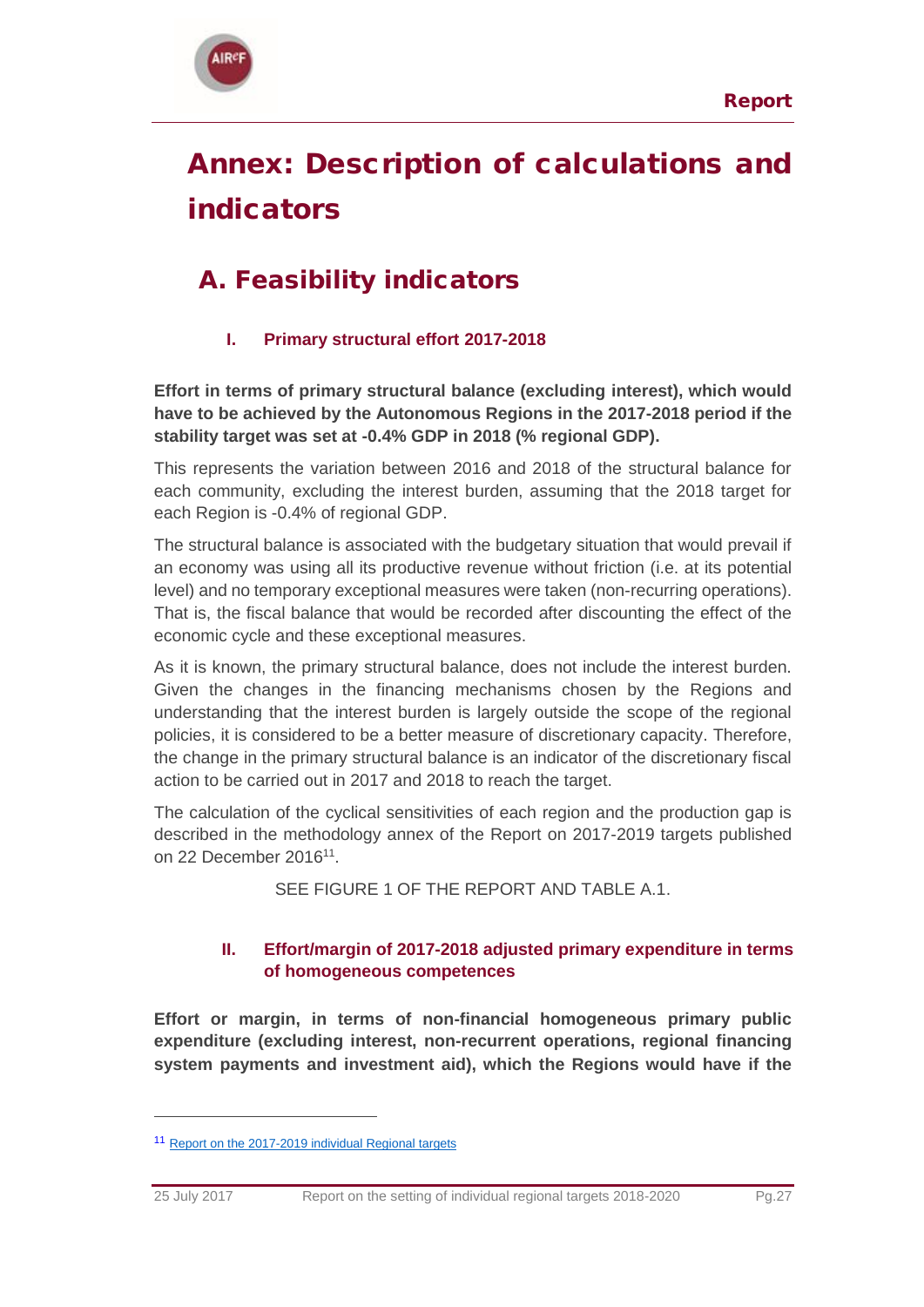

### **stability target for the subsector was set for all of them individually (% regional GDP).**

It represents the variation between 2016 and 2018, by weight over GDP, of homogeneous primary non-financial expenditure deducted from payments to the State by the regional financing system, from the investment aid received and the operations carried out in 2016 which were not repeated in 2018, which each region would have in the period if the 2018 stability target of -0.4% GDP was established.

Therefore, it is possible to represent the different efforts that each region would need to make in the event that the criterion presented in the proposal to set the same target for each individual region in 2018 should be followed, without making any asymmetric distribution.

Each year, interest has been eliminated from non-financial expenditure, specified in terms of homogeneous responsibility, as a result of the great heterogeneity of the Regional subsector in relation to the interest paid for the debt and the few possibilities for action that the regions have on its evolution. Also, in the case of the regional subsector, the payments that must be made to the State in accordance with the regional financing system have been eliminated, along with, in the case of Navarra, the payments that must be made to the State for the Contribution, all according to the AIReF forecasts. In both cases, the elimination has taken place as a consequence of the fact that the Regions do not have the capacity to change their evolution. Likewise, the amount of investment aid received in terms of national accounting, also projected by the AIReF, has been eliminated. The purpose of this calculation is to determine the non-financial expenditure that can be assimilated into computable expenditure in order to calculate the expenditure rule.

The difference between the forecast of total non-financial revenue for 2018 (see methodology annex to the Report on 2017-2019 targets published 22 December 2016)<sup>12</sup> derived from the SFA payment forecast, the interest projected by the AIReF for 2018, the assessment of non-homogeneous competences and investment aid, and the amount of the shortfall that would result for each Region if the target was set at -0.4%, would be the maximum amount of primary net expenditure payments that each region could reach in 2018.

The weight of the projected expenditure for 2018, in terms of regional GDP, is calculated and, in light of the difference between the weight in regional GDP in 2016, used to determine the margin or theoretical effort in terms of expenditure that the Regions would have to make to achieve the target of -0.4% GDP.

SEE FIGURE 2 OF THE REPORT AND TABLE A.1.

 $\overline{a}$ 

<sup>&</sup>lt;sup>12</sup>Methodology annex to the Report on the setting of individual budget stability and regional government [debt targets for the Autonomous Regions](http://www.airef.es/en/reports/full-report-on-the-establishment-of-the-individual-budget-stability-and-public-debt-objectives-for-the-ccaa/), 22 December 2016.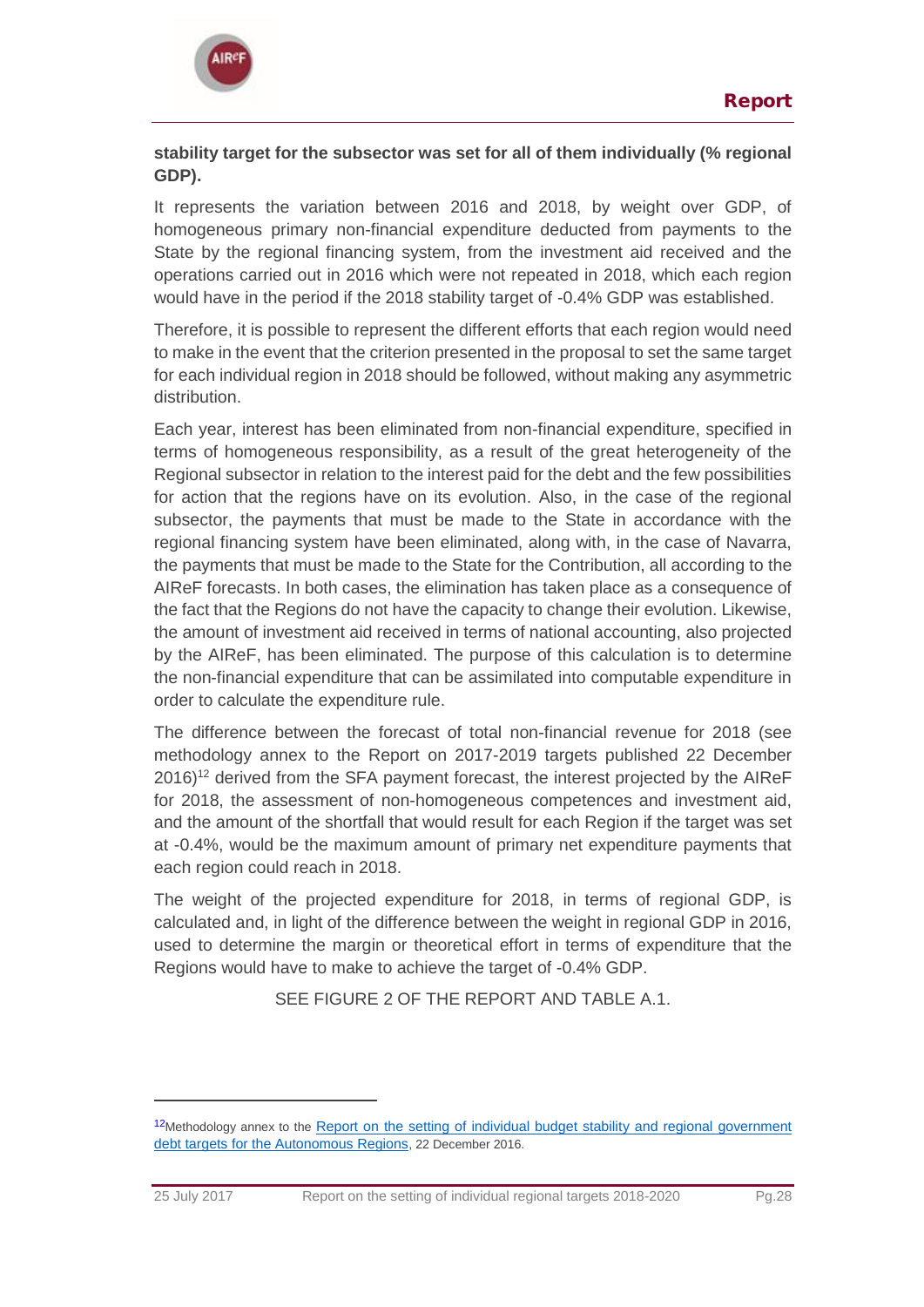

## **III. Synthetic feasibility**

### **Synthetic feasibility indicator (biennial variation in % regional GDP).**

This indicator is calculated as a weighted average of the two indicators: (i) Effort in terms of primary structural balance; and (ii) Effort or margin, in terms of primary public non-financial expenditure. Like the indicators that make it up, it measures the effort to be made to reach the target of -0.4% regional GDP in 2018.

This indicator combines the information contained in the two effort indicators by means of weights, obtained through a statistical procedure. Specifically, the weight or weights are projected in three phases: (i) extraction of common factors by principal component analysis; (ii) rotation of the matrices of weight of the different factors according to VARIMAX techniques that maximize the correlation between the original variables and common factors; and (iii) aggregation of the weights corresponding to the different factors for each of the indicators.<sup>13</sup>

SEE FIGURE 3 OF THE REPORT AND TABLE A.1.

## B. Equity Indicators

 $\overline{a}$ 

### **I. Biennial primary structural effort: 2009-2010, 2011-2012, 2013- 2014 and 2015-2016.**

For the individualized analysis of those communities that must make efforts in the 2017-2018 period to reach the 2018 stability target, it is necessary to compare the efforts made in previous biennial periods (2009-2010, 2011-2012, 2013-2014 and 2015-2016) by the Region and by the weighted average of the subsector with the effort to be made by the Region in the 2017-2018 period. Past efforts, in addition to introducing the equity perspective, provide an empirical measure of the possibility of achieving a given level of effort, expressed as % GDP, in a biennial period.

The primary structural effort represents the absolute biennial variation in the structural balance of each region, excluding the interest burden, measured for the four periods prior to the reference period (2017-2018). It is calculated similarly to the primary structural effort feasibility indicator, but referring to biennial periods that exclusively include closed fiscal years.

<sup>13</sup> For more details, see OECD (2008), "Handbook on Constructing Composite Indicators: Methodology and User Guide," OECD publications.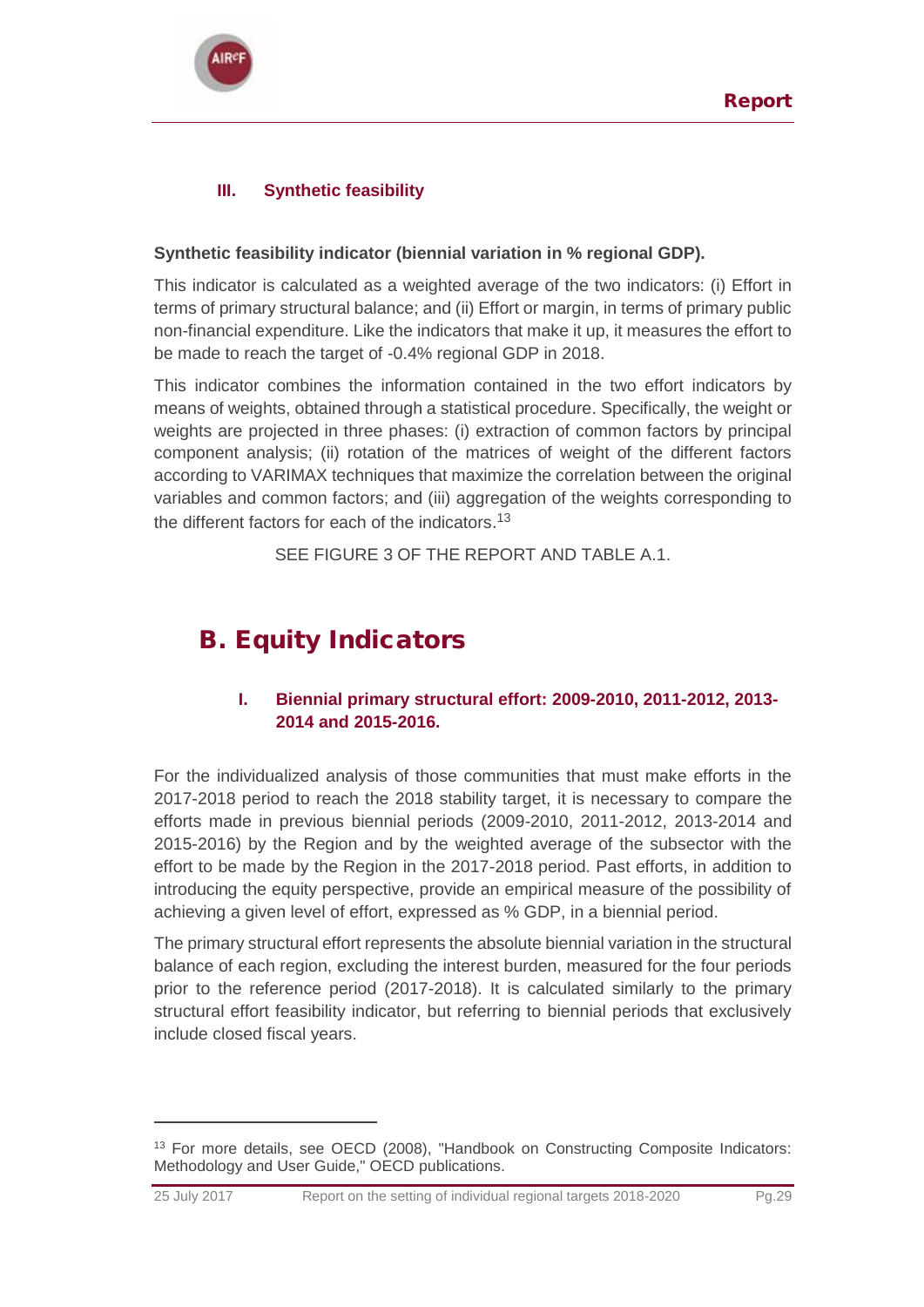



The methodology annex of the Report on the 2017-2019 targets published 22 December 2016<sup>14</sup> shows how to calculate the cyclical sensitivities of each region and the production gap.

SEE FIGURES 4-7 OF THE REPORT AND TABLE B.I.

### **II. Biennial effort/margin of primary expenditure adjusted in terms of homogeneous competences. 2009-2010, 2011-2012, 2013- 2014, 2015-2016**

The effort or margin, in terms of non-financial homogeneous primary public expenditure (excluding interest, regional financing system payments, non-recurring operations and investment aid) represents the absolute biennial variation measured for the four periods prior to the reference period (2017-2018) of the primary expenditure indicator. It is calculated similarly to the primary homogeneous expenditure effort feasibility indicator, but referring to biennial periods that exclusively include closed fiscal years.

SEE FIGURES 4-7 OF THE REPORT AND TABLE B.II.

### **III. Synthetic equity indicator (biennial variation in % regional GDP).**

This indicator is calculated in the same manner as the synthetic feasibility indicator, with the only difference being that the biennial reference periods refer to closed fiscal years. The indicators that serve as the basis for the calculation of the synthetic or weighted indicator (effort in terms of primary structural balance and effort or margin, in terms of non-financial primary public expenditure) are defined for the 2009-2010, 2011-2012, 2013-2014 and 2015-2016 periods and reflect the efforts made in the respective periods.

SEE FIGURES 4-7 OF THE REPORT AND TABLE B.III.

 $\overline{a}$ 

<sup>14</sup> [Report on the setting of individual budget stability and regional government debt targets for the](http://www.airef.es/en/reports/full-report-on-the-establishment-of-the-individual-budget-stability-and-public-debt-objectives-for-the-ccaa/)  [Autonomous Regions](http://www.airef.es/en/reports/full-report-on-the-establishment-of-the-individual-budget-stability-and-public-debt-objectives-for-the-ccaa/).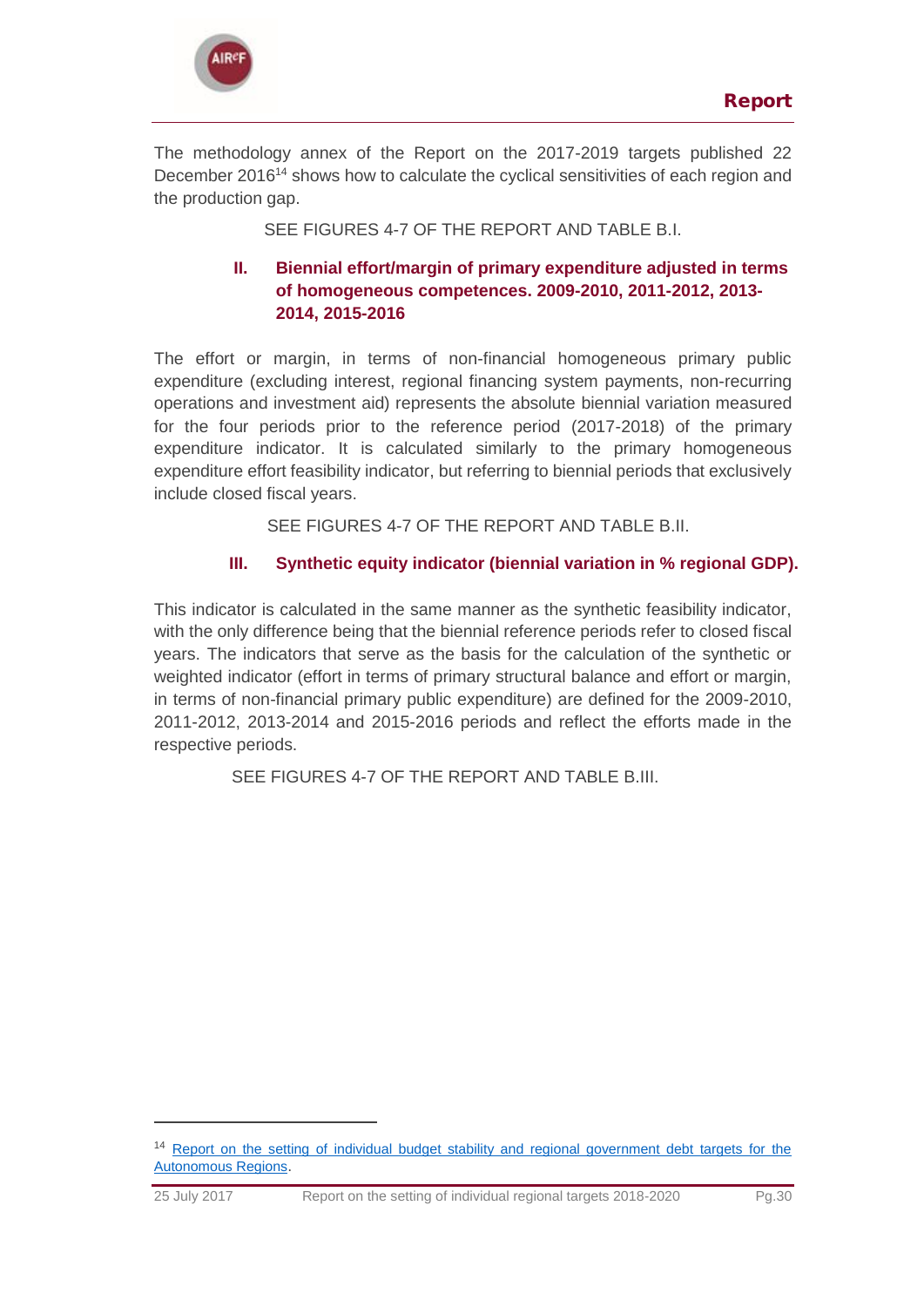

# <span id="page-30-0"></span>Annex: Data tables

|                           | Biennial variation 2017/2018 | Synthetic                                                           |                                       |
|---------------------------|------------------------------|---------------------------------------------------------------------|---------------------------------------|
| <b>Autonomous Regions</b> | Primary<br>Structural Effort | Primary<br>expenditure<br>effort with<br>homogeneous<br>competences | Feasibility<br>Indicator<br>2017/2018 |
| Andalusia                 | $-0.4%$                      | $-0.6%$                                                             | $-0.5%$                               |
| Aragon                    | 0.3%                         | $-0.1%$                                                             | 0.1%                                  |
| Principality of Asturias  | $-0.6%$                      | $-1.1%$                                                             | $-0.8%$                               |
| Balearic Islands          | $-0.3%$                      | $-1.4%$                                                             | $-0.9%$                               |
| Canary Islands            | $-0.8%$                      | $-2.4%$                                                             | $-1.5%$                               |
| Cantabria                 | 0.4%                         | $-0.8%$                                                             | $-0.2%$                               |
| Castilla y León           | $-0.4%$                      | $-0.1%$                                                             |                                       |
| Castilla - La Mancha      | $-0.4%$                      | $-0.3%$                                                             | $-0.3%$                               |
| Catalonia                 | 0.1%                         | $-0.9%$                                                             | $-0.4%$                               |
| Extremadura               | $-0.2%$                      | 0.9%                                                                | 0.3%                                  |
| Galicia                   | $-0.7%$                      | $-0.5%$                                                             | $-0.6%$                               |
| Community of Madrid       | $-0.1%$                      | $-0.6%$                                                             | $-0.3%$                               |
| Region of Murcia          | 0.5%                         | 0.4%                                                                | 0.4%                                  |
| C. Foral de Navarra       | $-0.5%$                      | $-1.5%$                                                             | $-1.0%$                               |
| <b>Basque Country</b>     | $-0.5%$                      | $-0.8%$                                                             | $-0.6%$                               |
| La Rioja                  | $-0.4%$                      | $-0.5%$                                                             | $-0.5%$                               |
| Valencian Region          | 0.5%                         | $-0.1%$                                                             | 0.2%                                  |
| <b>Weighted Average</b>   | $-0.2%$                      | $-0.6%$                                                             | $-0.2%$                               |

**TABLE A. I. 2017-2018 SYNTHETIC FEASIBILITY INDICATOR (%GDP)**

 **Source**: MINHAFP, MINEICO and AIReF forecasts.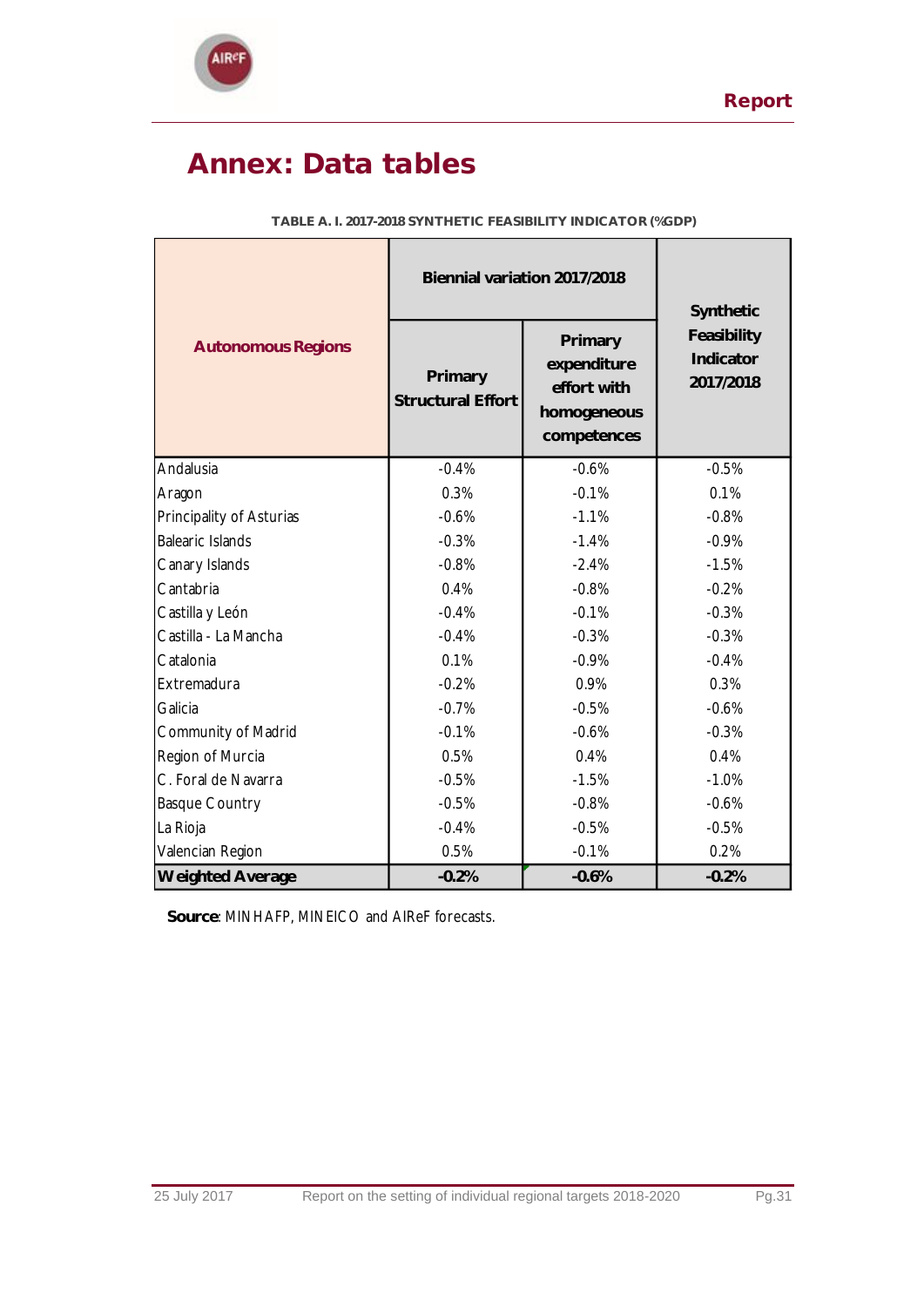

|                           | Biennial Variation of the Primary Structural Balance |           |           |           |                                         |
|---------------------------|------------------------------------------------------|-----------|-----------|-----------|-----------------------------------------|
| <b>Autonomous Regions</b> | 2009-2010                                            | 2011-2012 | 2013-2014 | 2015-2016 | 2017-2018 to reach<br>target of $-0.4%$ |
| Aragon                    | $-0.8%$                                              | 1.6%      | 0.5%      | $0.0\%$   | 0.3%                                    |
| Extremadura               | 0.6%                                                 | 1.0%      | 0.2%      | 0.5%      | $-0.2%$                                 |
| Region of Murcia          | $-0.8%$                                              | 2.1%      | 1.3%      | 0.2%      | 0.5%                                    |
| Valencian Region          | $-1.5%$                                              | 1.2%      | 1.8%      | $0.0\%$   | 0.5%                                    |
| <b>Weighted Average</b>   | $-0.4%$                                              | 1.4%      | 0.9%      | 0.2%      | $-0.2%$                                 |

### **TABLE B.I. PRIMARY STRUCTURAL EFFORT BY PERIOD FOR REGIONS THAT MUST MAKE EFFORTS IN 2017-2018 PERIOD (% REGIONAL GDP)**

**Source:** INE, MINHAFP, MINEICO and AIReF forecasts.

### **TABLE B.II. EFFORT/MARGIN OF PRIMARY EXPENDITURE ADJUSTED BY PERIOD FOR REGIONS THAT MUST MAKE AN EFFORT IN 2017-2018 PERIOD (% REGIONAL GDP)**

|                           | Biennial variation of primary expenditure adjusted in terms of homogeneous competences |           |           |           |                                            |
|---------------------------|----------------------------------------------------------------------------------------|-----------|-----------|-----------|--------------------------------------------|
| <b>Autonomous Regions</b> | 2009-2010                                                                              | 2011-2012 | 2013-2014 | 2015-2016 | 2017-2018 to<br>reach target of<br>$-0.4%$ |
| Aragon                    | $-0.8%$                                                                                | 1.1%      | 0.8%      | 0.1%      | $-0.1%$                                    |
| Extremadura               | 1.9%                                                                                   | 0.6%      | $-0.2%$   | 0.8%      | 0.9%                                       |
| Region of Murcia          | $-0.9%$                                                                                | 1.6%      | 1.4%      | 0.1%      | 0.4%                                       |
| Valencian Community       | $-2.0%$                                                                                | 0.5%      | 2.0%      | 0.3%      | $-0.1%$                                    |
| <b>Weighted Average</b>   | $-0.7%$                                                                                | 1.1%      | 1.0%      | 0.4%      | $-0.6%$                                    |

**Source:** INE, MINHAFP and AIReF forecasts.